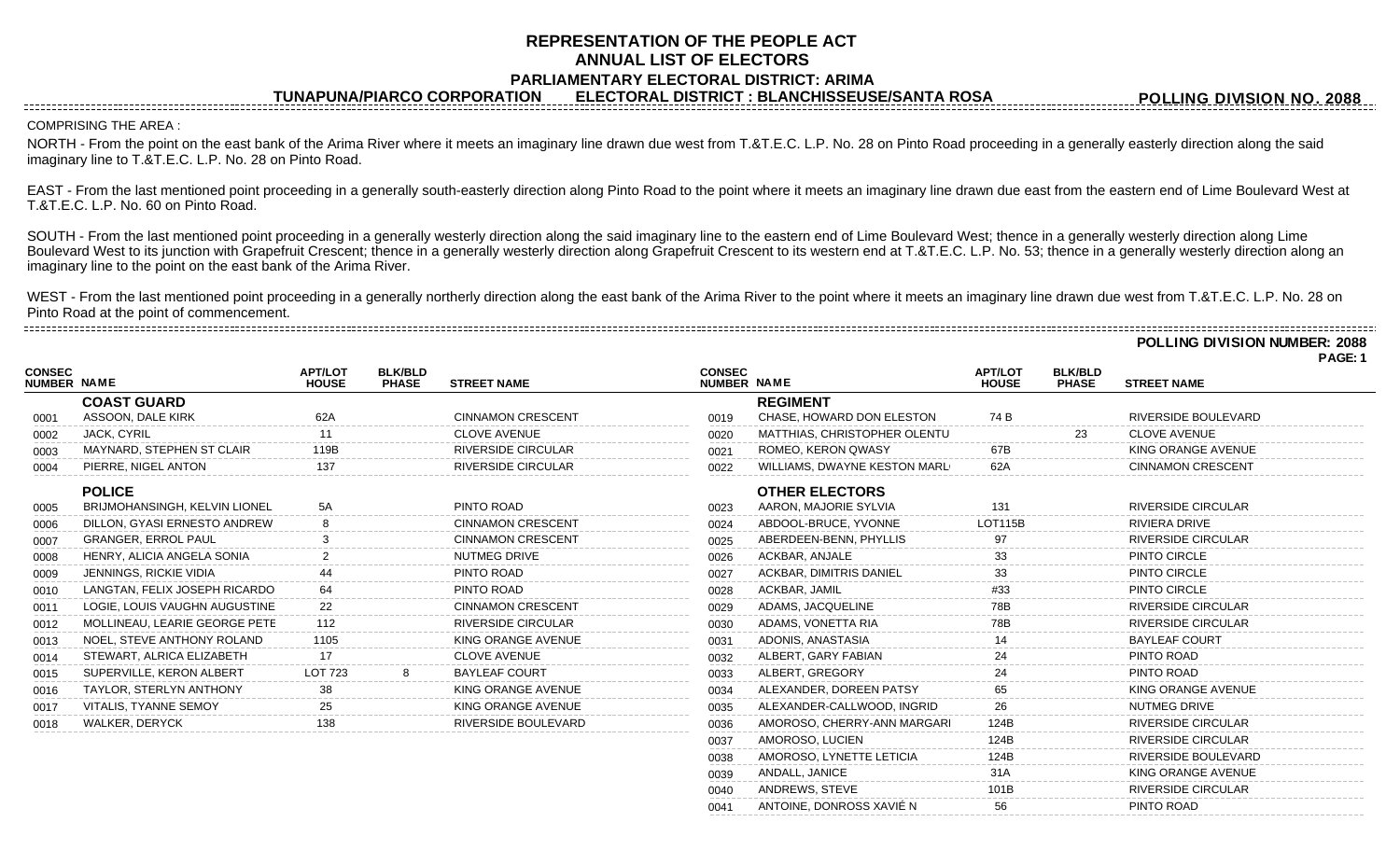| <b>CONSEC</b><br>NUMBER NAME |                                   | <b>APT/LOT</b><br><b>HOUSE</b> | <b>BLK/BLD</b><br><b>PHASE</b> | <b>STREET NAME</b>       | <b>CONSEC</b><br>NUMBER NAME |                                    | <b>APT/LOT</b><br><b>HOUSE</b> | <b>BLK/BLD</b><br><b>PHASE</b> | <b>STREET NAME</b>                 |  |
|------------------------------|-----------------------------------|--------------------------------|--------------------------------|--------------------------|------------------------------|------------------------------------|--------------------------------|--------------------------------|------------------------------------|--|
| 0042                         | ANTOINE, FREDERICK KEITH          | 56                             |                                | PINTO ROAD               | 0086                         | BOXILL-WILLIAMS, SHARON CAROL      | 6                              |                                | <b>BAYLEAF COURT</b>               |  |
| 0043                         | APPARICIO, GERARD MATTHEW         | 102                            |                                | RIVERSIDE CIRCULAR       | 0087                         | BRIDGELAL, RAFINA                  | #36                            |                                | KING ORANGE AVENUE                 |  |
| 0044                         | ARJOON, SHAANTAA MARIAH           | LP 27                          |                                | PINTO ROAD               | 0088                         | <b>BRIDGELAL, SHUDASE</b>          |                                | 36                             | KING ORANGE AVENUE                 |  |
| 0045                         | ARMSTRONG-RAPHAEL, MARSHA         | 73B                            |                                | RIVIERA DRIVE            | 0089                         | <b>BRIDGELAL, SILAS SILVANUS</b>   | 36                             |                                | KING ORANGE AVENUE                 |  |
| 0046                         | ASSEE, SINAED GAIL KATHRYN        | 27                             |                                | PINTO ROAD               | 0090                         | BRIDGELAL, SIMON STEPHEN           | 36                             |                                | KING ORANGE AVENUE                 |  |
| 0047                         | ASSOON, CORDELL KAREEM            | 62A                            |                                | <b>CINNAMON CRESCENT</b> | 0091                         | BRIJMOHANSINGH, ANDREW             | 5A                             |                                | PINTO ROAD                         |  |
| 0048                         | ASSOON, CORNNELL KEEGAN VIDA      | 62A                            |                                | <b>CINNAMON CRESCENT</b> | 0092                         | BRIJMOHANSINGH, ANDY WILLIAM I     | 5А                             |                                | PINTO ROAD                         |  |
| 0049                         | AUGUSTE-DIAZ, GISELLE A           | 3                              |                                | <b>CLOVE AVENUE</b>      | 0093                         | BRIJMOHANSINGH, SYLVANIE           | 5А                             |                                | PINTO ROAD                         |  |
| 0050                         | <b>BALFOUR, DAVID CHRISTOPHER</b> | 120B                           |                                | RIVIERA DRIVE            | 0094                         | BRISBANE-WARNER, GILLIAN N         | 83                             |                                | RIVERSIDE CIRCULAR                 |  |
| 0051                         | BALFOUR, KEVON GORDON LOUIS       | 120B                           |                                | RIVIERA DRIVE            | 0095                         | <b>BRUCE, ROGER CURTIS THOMAS</b>  | LOT115B                        |                                | RIVIERA DRIVE                      |  |
| 0052                         | <b>BALFOUR, NATHAN FRANCOIS</b>   | 120B                           |                                | RIVERSIDE BOULEVARD      | 0096                         | BUCKMIRE, WADIKEE EMANUEL          | 103 B                          |                                | RIVERSIDE CIRCULAR                 |  |
| 0053                         | BANNISTER, DANNELLE ABBY RUSS     | 51                             |                                | KING ORANGE AVENUE       | 0097                         | <b>BUDREE, ANNETTE</b>             | 80                             |                                | RIVERSIDE CIRCULAR                 |  |
| 0054                         | BANNISTER-KELLER, DEBORAH         | 51                             |                                | KING ORANGE AVENUE       | 0098                         | <b>BUDREE, CHRISTIAN MICHAEL</b>   | #80                            |                                | RIVERSIDE BOULEVARD                |  |
| 0055                         | <b>BAPTISTE, ANDRE</b>            |                                |                                | PINTO CIRCLE             | 0099                         | <b>BUDREE, DAMIAN PAUL</b>         | 72 B                           |                                | RIVERSIDE BOULEVARD                |  |
| 0056                         | BAPTISTE, NIGEL MARK              |                                |                                | PINTO CIRCLE             | 0100                         | <b>BUDREE, JEREMY MICHAEL</b>      | 80                             |                                | RIVERSIDE BOULEVARD                |  |
| 0057                         | BAPTISTE, WENDY NICOLE            | 51                             |                                | KING ORANGE AVENUE       | 0101                         | <b>BUDREE, JUSTIN PAUL</b>         | 80B                            |                                | RIVERSIDE BOULEVARD                |  |
| 0058                         | BASDEO, YVONNE                    | LOT1089                        |                                | PINTO ROAD               | 0102                         | <b>BUDREE, SASTRA</b>              | 80                             |                                | RIVERSIDE CIRCULAR                 |  |
| 0059                         | <b>BEEPATH, DANIEL MICHAEL</b>    | #1089                          |                                | <b>MACE DRIVE</b>        | 0103                         | <b>BYRON, MARGARET</b>             |                                | 77B                            | RIVIERA DRIVE                      |  |
| 0060                         | BEERAY, ARIANNA ROSHNI            | <b>LOT 107</b>                 |                                | RIVERSIDE CIRCULAR       | 0104                         | CADOGAN, KEITH CECIL               | 43                             |                                | KING ORANGE AVENUE                 |  |
| 0061                         | BEERAY, ARJOON                    | 107                            |                                | RIVERSIDE CIRCULAR       | 0105                         | CAMPBELL, ANN MARIE NICOLE         |                                | 23                             | <b>CLOVE AVENUE</b>                |  |
| 0062                         | BENJAMIN, JASON ELMO              | #4                             |                                | NUTMEG DRIVE             | 0106                         | CAMPBELL, BEVERLY                  | LOT 60A                        |                                | <b>CINNAMON CRESCENT</b>           |  |
| 0063                         | BENNETT, ABBI AKEELIA             | 113                            |                                | RIVERSIDE CIRCULAR       | 0107                         | CAMPBELL, JODEL BEVON JADE         | 60A                            |                                | <b>CINNAMON CRESCENT</b>           |  |
| 0064                         | <b>BEST, KENRICK</b>              | #27                            |                                | KING ORANGE AVENUE       | 0108                         | CAMPBELL, JOSEL TABITHA RONKE      | 14                             |                                | <b>CINNAMON CRESCENT</b>           |  |
| 0065                         | BETANCOURT, ANGEL RICARDO         | 16                             |                                | <b>BAYLEAF COURT</b>     | 0109                         | CAMPBELL, JOSEPH                   | 14                             |                                | <b>CINNAMON CRESCENT</b>           |  |
| 0066                         | BETANCOURT, ANGELINA              | 16                             |                                | <b>BAYLEAF COURT</b>     | 0110                         | CAMPBELL, KEON SEAN                | 23                             |                                | <b>CLOVE AVENUE</b>                |  |
| 0067                         | BETANCOURT, NICOLLE OI-LAN        | 16                             |                                | <b>BAYLEAF COURT</b>     | 0111                         | CAMPBELL, MARY                     | 23                             |                                | <b>CLOVE AVENUE</b>                |  |
| 0068                         | BHARAT, HIMWHATI                  | LOT 1107                       |                                | PINTO ROAD               | 0112                         | CAMPBELL, PERCY PETER              | 26                             |                                | <b>CINNAMON CRESCENT</b>           |  |
| 0069                         | BHARAT, INDAR                     | LOT1107                        |                                | PINTO ROAD               | 0113                         | CARRILLO, HADEN J                  |                                |                                | <b>CINNAMON CRESCENT</b>           |  |
|                              | BHARAT-GYAN, VASHTIE              | LOT 1107                       |                                | PINTO ROAD               | 0114                         | CARRINGTON-BALFOUR, YOLANDE        | 120B                           |                                | RIVERSIDE CIRCULAR                 |  |
| 0070                         | BHARAT-RAMTAHAL, INDRA            | LOT1107                        |                                | PINTO ROAD               | 0115                         | CARUTH, OTIS OSSIE                 | 29                             |                                | PINTO CIRCLE                       |  |
| 0071                         | <b>BLADES, CANDACE ABIGAIL</b>    |                                |                                | KING ORANGE AVENUE       |                              | CARUTH, SHADELLE                   | # 29                           |                                | PINTO CIRCLE                       |  |
| 0072                         | BLADES, SAMUEL                    | 32A<br>32A                     |                                | KING ORANGE AVENUE       | 0116                         | CASSIE, KAMALA                     | 136B                           |                                | RIVERSIDE CIRCULAR                 |  |
| 0073                         | BOCA-KARAN, CELINE JANINE MON     |                                |                                |                          | 0117                         |                                    |                                |                                |                                    |  |
| 0074                         |                                   | 62A                            |                                | <b>CINNAMON CRESCENT</b> | 0118                         | CASSIE, KRISHNAN<br>CASSIE, RONALD | 136B                           |                                | RIVERSIDE CIRCULAR                 |  |
| 0075                         | <b>BODKIN, DARREN</b>             |                                |                                | <b>CINNAMON CRESCENT</b> | 0119                         |                                    | 136                            |                                | RIVERSIDE CIRCULAR<br>NUTMEG DRIVE |  |
| 0076                         | <b>BODKIN, DARRYL</b>             |                                |                                | <b>CINNAMON CRESCENT</b> | 0120                         | CASSIUS, TRACEY ONEIKA             | 23                             |                                |                                    |  |
| 0077                         | BONEY, MICHAEL CLINTON            | 69B                            |                                | KING ORANGE AVENUE       | 0121                         | CEDENO, BOYSIE GABRIEL             |                                |                                | NUTMEG DRIVE                       |  |
| 0078                         | BOODHANSINGH, RACHELA             | 29                             |                                | NUTMEG DRIVE             | 0122                         | CEDENO, DAVID RICARDO              | 25                             |                                | NUTMEG DRIVE                       |  |
| 0079                         | BOODHANSINGH, ROSHEE              | 29                             |                                | NUTMEG DRIVE             | 0123                         | CEDENO, GEMMA                      | 25                             |                                | NUTMEG DRIVE                       |  |
| 0080                         | BOODOO, RUSSELL JOSEPH            | 54                             |                                | <b>CINNAMON CRESCENT</b> | 0124                         | CEDENO, PAUL CATHERLINE P          | 25                             |                                | NUTMEG DRIVE                       |  |
| 0081                         | <b>BOODOOSINGH, GARNET</b>        | <b>LOT 697</b>                 |                                | <b>BAYLEAF COURT</b>     | 0125                         | CHAITLAL, JOHN BOY                 | 34A                            |                                | KING ORANGE AVENUE                 |  |
| 0082                         | BOODOOSINGH, STEFAN RICARDO       |                                | 15                             | <b>BAYLEAF COURT</b>     | 0126                         | CHAMBERS, DENZELL NICHOLAS D       | 13                             |                                | BAYLEAF COURT                      |  |
| 0083                         | BOODOOSINGH, STEPHEN JOVAN        | 15                             |                                | <b>BAYLEAF COURT</b>     | 0127                         | CHAMBERS, IOLA ALLASTYNE           | 13                             |                                | <b>BAYLEAF COURT</b>               |  |
| 0084                         | BOWEN, LATISHA KAHEA MARIE        |                                |                                | NUTMEG DRIVE             | 0128                         | <b>CHAMBERS, KENT</b>              | 13                             |                                | <b>BAYLEAF COURT</b>               |  |
| 0085                         | <b>BOWEN, ROXANNE MARIA</b>       |                                |                                | NUTMEG DRIVE             | 0129                         | CHARLES, PAUL EMMANUEL MARIO       |                                | 133B                           | RIVERSIDE CIRCULAR                 |  |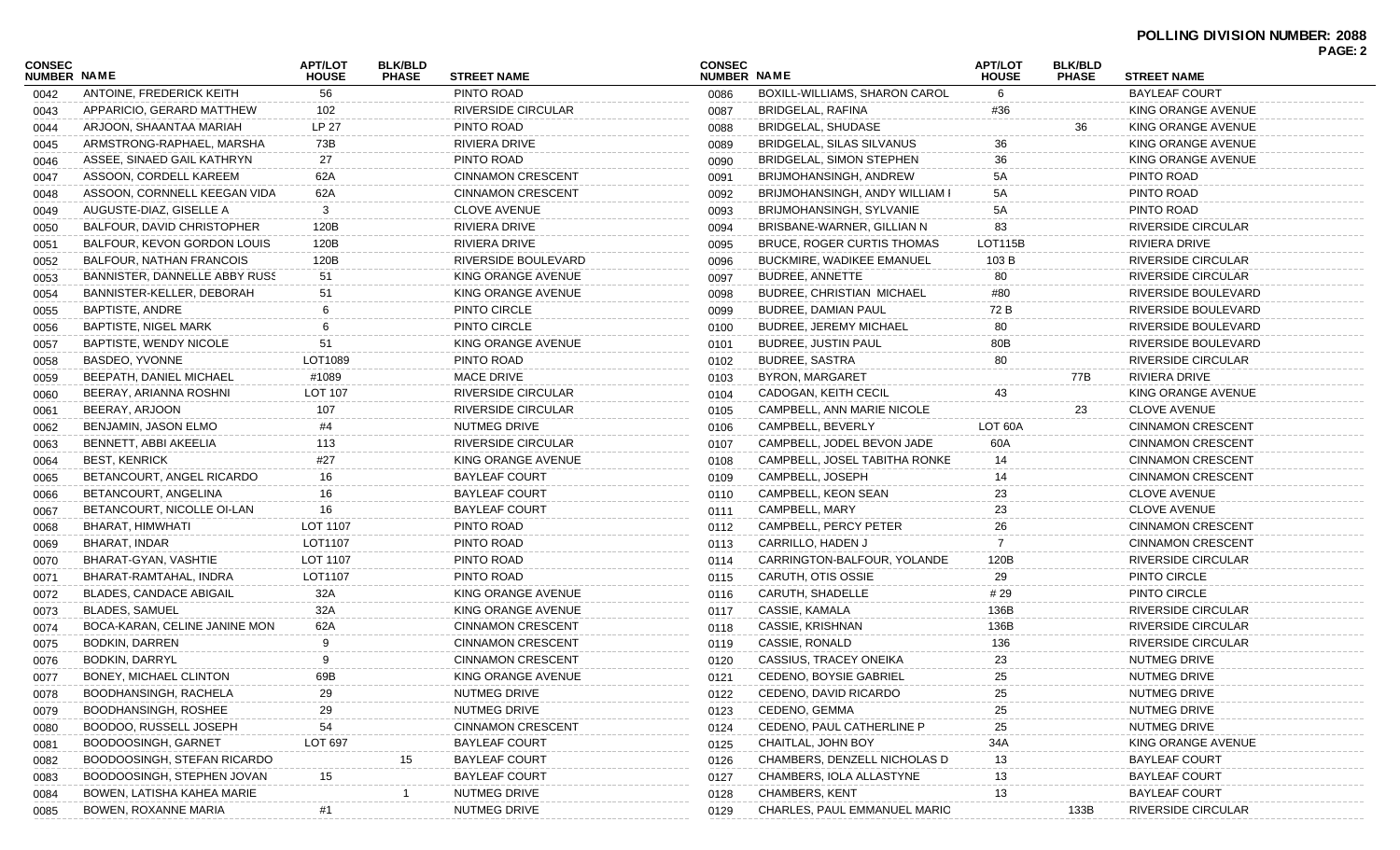| <b>CONSEC</b> |                               | APT/LOT          | <b>BLK/BLD</b> |                           | <b>CONSEC</b> |                               | <b>APT/LOT</b> | <b>BLK/BLD</b> |                           | PAGE: 3 |
|---------------|-------------------------------|------------------|----------------|---------------------------|---------------|-------------------------------|----------------|----------------|---------------------------|---------|
| NUMBER NAME   |                               | <b>HOUSE</b>     | <b>PHASE</b>   | <b>STREET NAME</b>        | NUMBER NAME   |                               | <b>HOUSE</b>   | <b>PHASE</b>   | <b>STREET NAME</b>        |         |
| 0130          | CHARLES-JOSEPH, BENEDICTA K   | 65A              |                | <b>CINNAMON CRESCENT</b>  | 0174          | DIASPE, GERALD FRANCIS        | 100B           |                | <b>RIVERSIDE CIRCULAR</b> |         |
| 0131          | CHEE WAH, BERNICE HILDA       |                  |                | <b>MACE DRIVE</b>         | 0175          | DIAZ, DEXTER                  |                |                | <b>CLOVE AVENUE</b>       |         |
| 0132          | CHEE WAH, CHRYSTAL MARIE      |                  |                | <b>MACE DRIVE</b>         | 0176          | DIAZ-BOODOO, RENÉE            | 54             |                | <b>CINNAMON CRESCENT</b>  |         |
| 0133          | CHEE WAH, GEORGE              | 8                |                | <b>MACE DRIVE</b>         | 0177          | DILLON, JACQUELINE            |                |                | <b>CINNAMON CRESCENT</b>  |         |
| 0134          | CHEE WAH, ISAIAH MARC         | # 8              |                | <b>MACE DRIVE</b>         | 0178          | DILLON, JESELL JAAEL          |                |                | <b>CINNAMON CRESCENT</b>  |         |
| 0135          | CHEE WAH, STEPHANIE NATALIE   | 8                |                | <b>MACE DRIVE</b>         | 0179          | DOUGLAS, DANIEL               | 28             |                | PINTO ROAD                |         |
| 0136          | CHUNIESINGH, JANIECE SHEENA   | 34               |                | PINTO ROAD                | 0180          | DRAYTON, JENNIS               | 104            |                | <b>RIVERSIDE CIRCULAR</b> |         |
| 0137          | CHUNIESINGH, KAYLA GIOVANNA   |                  | 34             | PINTO ROAD                | 0181          | DRAYTON, KEEVAN KERN          | 104            |                | RIVERSIDE CIRCULAR        |         |
| 0138          | CIELTO, GISSANE ALANA         | 49               |                | KING ORANGE AVENUE        | 0182          | DRAYTON, PATRICK              | 104            |                | RIVERSIDE CIRCULAR        |         |
| 0139          | <b>CODRINGTON, ANSELMO</b>    | 118B             |                | <b>RIVERSIDE CIRCULAR</b> | 0183          | DRAYTON, YANICA MAXIME PAULIN | 104B           |                | RIVIERA DRIVE             |         |
| 0140          | CONNOR, MARJORIE SYLVIA       | 131B             |                | <b>RIVERSIDE CIRCULAR</b> | 0184          | DUKE, ALLAN LENOX             | 108B           |                | RIVERSIDE CIRCULAR        |         |
| 0141          | CONSTANTINE, ANTHON RICARDO   |                  |                | <b>CINNAMON CRESCENT</b>  | 0185          | DUKE, CLOTHILDA               | #9             |                | BAYLEAF COURT             |         |
| 0142          | CONSTANTINE, PAULINE ELDICA B | #4               |                | <b>CINNAMON CRESCENT</b>  | 0186          | DUKE, WENDIE                  |                |                | <b>BAYLEAF COURT</b>      |         |
| 0143          | CORBIE, DELORES               | 56               |                | PINTO ROAD                | 0187          | DUNCAN, MAUREEN EDNA          | 32             |                | KING ORANGE AVENUE        |         |
| 0144          | COTTOY, DIJON OSBORNE         | 81B              |                | RIVERSIDE BOULEVARD       | 0188          | EASTMAN, KIM DENISE           |                |                | PINTO CIRCLE              |         |
| 0145          | COTTOY, WINSTON OSBORNE       | 81               |                | <b>RIVERSIDE CIRCULAR</b> | 0189          | ECKSTEIN, CHANTAL PATRICE     |                |                | NUTMEG DRIVE              |         |
| 0146          | COZIER, CARL ANTHONY LESLIE   | $\overline{2}$   |                | PINTO CIRCLE              | 0190          | ECKSTEIN, JOHN LIVINGSTON     | 17             |                | NUTMEG DRIVE              |         |
| 0147          | COZIER, CARL WILLIAM LESLIE   | # 2              |                | PINTO CIRCLE              | 0191          | ECKSTEIN, KEVIN IAN           | 17             |                | NUTMEG DRIVE              |         |
| 0148          | CUMBERBATCH, SUZANNE MARGAF   | 2                |                | <b>CLOVE AVENUE</b>       | 0192          | EDWARDS, CAMILLE MARIA        | 84B            |                | RIVERSIDE CIRCULAR        |         |
| 0149          | CUPIDORE, VALARIE JOSEPHINE   | 28               |                | PINTO CIRCLE              | 0193          | EDWARDS, MERLENE MARY         | 84B            |                | RIVIERA DRIVE             |         |
| 0150          | CUTHBERT, ANECIA MARIA LESLIE |                  | 2              | PINTO CIRCLE              | 0194          | EDWARDS, RENEE GILLIAN        | #84B           |                | RIVIERA DRIVE             |         |
| 0151          | DALEY, TAMIKA SHARLA          | 18               |                | PINTO CIRCLE              | 0195          | EDWARDS, THOMAS ADOLPHIUS     | 84B            |                | RIVERSIDE CIRCULAR        |         |
| 0152          | DALIPSINGH, MELISSA VERONICA  | 13               |                | NUTMEG DRIVE              | 0196          | EMMANUEL, WINSTON ANTHONY     |                |                | <b>CLOVE AVENUE</b>       |         |
| 0153          | DARBASIE, DEREK WALTER        | 13               |                | PINTO CIRCLE              | 0197          | <b>ENGLISH, MICHELLE</b>      | 10             |                | <b>BAYLEAF COURT</b>      |         |
| 0154          | DARBASIE, WILLIAM             | #13              |                | PINTO CIRCLE              | 0198          | FAIRBAIN-ANTOINE, CHERRY ANN  | 56             |                | PINTO ROAD                |         |
|               | DASS, ANGINEE ROMA            | $\mathbf{Q}$     |                | NUTMEG DRIVE              | 0199          | FARRIER, ANDRÉ                | 25A            |                | NUTMEG DRIVE              |         |
| 0155          | DASS, ANJALI PREMILA          |                  |                | NUTMEG DRIVE              |               | FARRIER, CHANDRADAYE INDRA    | 24             |                | NUTMEG DRIVE              |         |
| 0156          |                               |                  |                | NUTMEG DRIVE              | 0200          | FARRIER, KRISTIAN STEFAN      |                |                | NUTMEG DRIVE              |         |
| 0157          | DASS, RISHI PREM ANAND        | 9                |                |                           | 0201          |                               | 25A            |                |                           |         |
| 0158          | DASS, VINDRA ANANDA           |                  |                | NUTMEG DRIVE              | 0202          | FERDINAND, ELVARIA            | 1A             |                | PINTO ROAD                |         |
| 0159          | DAVID, EULALIE RHONA          | 63               |                | KING ORANGE AVENUE        | 0203          | FERDINAND, FRANKLYN CYRIL     |                |                | <b>CLOVE AVENUE</b>       |         |
| 0160          | DAVID, PHILBERT               | 1092             |                | KING ORANGE AVENUE        | 0204          | FERDINAND, MARINA NISHA       | #1A            |                | PINTO ROAD                |         |
| 0161          | DAVIS, BRITNEY ANNA MARIA     | 48               |                | PINTO ROAD                | 0205          | FERDINAND DIAZ, LEA QUEEN     | 1A             |                | PINTO ROAD                |         |
| 0162          | DAVIS, KAREN DANELLE          | 128B             |                | KING ORANGE AVENUE        | 0206          | FONG, ANGELA LYNDA            | 129B           |                | KING ORANGE AVENUE        |         |
| 0163          | DE BIQUE, JACQUELINE          | 13               |                | <b>CLOVE AVENUE</b>       | 0207          | FONG, JENNIFER PATRICIA       | 129B           |                | KING ORANGE AVENUE        |         |
| 0164          | DE BIQUE, SHAQUILLE ANTHONY C | 13               |                | <b>CLOVE AVENUE</b>       | 0208          | FONG, YVONNE ENA              | 129B           |                | KING ORANGE AVENUE        |         |
| 0165          | DE FOUR, ROGER ANDREW W       | APT <sub>2</sub> | 23             | <b>CLOVE AVENUE</b>       | 0209          | FORGENIE, ANN MARIE           | $\overline{1}$ |                | <b>BAYLEAF COURT</b>      |         |
| 0166          | DE FREITAS, BAIN              | 109              |                | RIVERSIDE BOULEVARD       | 0210          | FORRESTER, MIGUEL JOEL        | 29A            |                | KING ORANGE AVENUE        |         |
| 0167          | DE LEON, DOLORES              | 14               |                | PINTO CIRCLE              | 0211          | FORTE, JA-EL ALESSANDRA       |                |                | <b>MACE DRIVE</b>         |         |
| 0168          | DE LEON, GEORGE               | 14               |                | PINTO CIRCLE              | 0212          | FORTE, JOSHUA MICAH J         |                |                | <b>MACE DRIVE</b>         |         |
| 0169          | DE LEON, GISELLE SIMONE       | 14               |                | PINTO CIRCLE              | 0213          | FORTE, SHERWIN                |                |                | <b>MACE DRIVE</b>         |         |
| 0170          | DE SILVA, JEANEE ORNELLA      | 54               |                | PINTO ROAD                | 0214          | FOURNILLIER, JOANNE PETRONELL | 754            |                | PINTO ROAD                |         |
| 0171          | DE SILVA, URSILLA             |                  | 54             | PINTO ROAD                | 0215          | FOX, CHERYL ANN               | #75            |                | KING ORANGE AVENUE        |         |
| 0172          | DEMENIER, ANNE MARIE          | 0047             |                | KING ORANGE AVENUE        | 0216          | FRAME, ANTHONY                | 45             |                | KING ORANGE AVENUE        |         |
| 0173          | DEPEZA, ALICIA LORRAINE       | 26               |                | <b>CINNAMON CRESCENT</b>  | 0217          | FRAME, KUAME ATABIA ALLISTER  | 45             |                | KING ORANGE AVENUE        |         |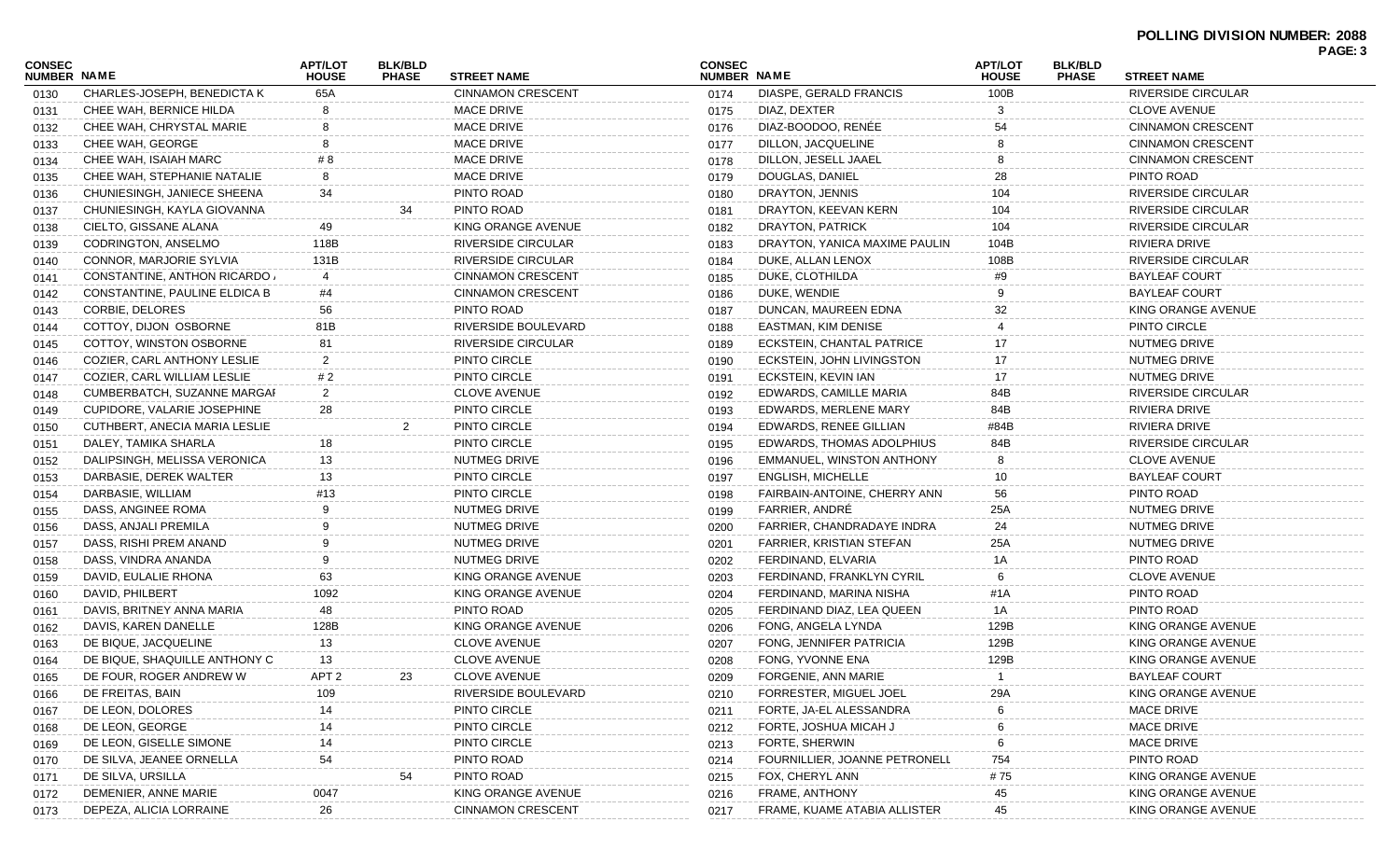|                              |                                     |                                |                                |                          |                              |                                |                                |                                |                           | PAGE: 4 |
|------------------------------|-------------------------------------|--------------------------------|--------------------------------|--------------------------|------------------------------|--------------------------------|--------------------------------|--------------------------------|---------------------------|---------|
| CONSEC<br><b>NUMBER NAME</b> |                                     | <b>APT/LOT</b><br><b>HOUSE</b> | <b>BLK/BLD</b><br><b>PHASE</b> | <b>STREET NAME</b>       | <b>CONSEC</b><br>NUMBER NAME |                                | <b>APT/LOT</b><br><b>HOUSE</b> | <b>BLK/BLD</b><br><b>PHASE</b> | <b>STREET NAME</b>        |         |
| 0218                         | FRANCIS, JEROME RYAN                | 19                             |                                | PINTO CIRCLE             | 0262                         | HENRY, LOUISA ELIZABETH        | 5                              |                                | <b>CLOVE AVENUE</b>       |         |
| 0219                         | <b>FRANCIS, KEVIN KEVON</b>         | 65                             |                                | KING ORANGE AVENUE       | 0263                         | HENRY, MARGARET                | LP59                           |                                | PINTO ROAD                |         |
| 0220                         | <b>FRASER, ROBERT DANIEL</b>        | 19                             |                                | PINTO CIRCLE             | 0264                         | HENRY, RUSSELL JOSHUA          | LP 27                          |                                | PINTO ROAD                |         |
| 0221                         | FRASER, SAMUEL BARAK                | 65 A                           |                                | <b>CINNAMON CRESCENT</b> | 0265                         | HERNANDEZ, YUKLIN A            | 110B                           |                                | <b>RIVERSIDE CIRCULAR</b> |         |
| 0222                         | <b>GARCIA, BRENT NICHOLAS</b>       | 21                             |                                | PINTO CIRCLE             | 0266                         | HOLDER, ANN                    | 20                             |                                | PINTO CIRCLE              |         |
| 0223                         | GARCIA, GREGORY BEDE                | 21                             |                                | PINTO CIRCLE             | 0267                         | HOLDER, BARBARA                | 42                             |                                | PINTO ROAD                |         |
| 0224                         | GARCIA, ROSLYN                      | 21                             |                                | PINTO CIRCLE             | 0268                         | HOLDER, EVERARD KEITH FITZROY  |                                | 42                             | PINTO ROAD                |         |
| 0225                         | GARRAWAY, TYLER MONTEL TEVIN        |                                | 13                             | NUTMEG DRIVE             | 0269                         | HOLDER, FITZ-LINTHROP RENÉ     | 20                             |                                | PINTO CIRCLE              |         |
| 0226                         | GASKIN, CARLYLE JAMAAL LASANA       | 12                             |                                | PINTO CIRCLE             | 0270                         | HOLDER-JAMES, SALLY TAMIKA     | 20                             |                                | PINTO ROAD                |         |
| 0227                         | GEORGE, FEOLA DONALIN               | # 26                           |                                | <b>CINNAMON CRESCENT</b> | 0271                         | HOULLIER, SIMEON               | 22                             |                                | NUTMEG DRIVE              |         |
| 0228                         | GEORGE, GESELLE NATASHA             | $\overline{2}$                 |                                | <b>BAYLEAF COURT</b>     | 0272                         | HUNTE, JASON MARCELLUS WENDI   | 59                             |                                | KING ORANGE AVENUE        |         |
| 0229                         | <b>GEORGE, KHADINE MARIE</b>        | 21                             |                                | NUTMEG DRIVE             | 0273                         | HUNTE, JUDITH                  | 59                             |                                | KING ORANGE AVENUE        |         |
| 0230                         | <b>GEORGE, NEIL</b>                 | $\overline{2}$                 |                                | <b>BAYLEAF COURT</b>     | 0274                         | HUNTE, JUSTIN EMMANUEL ROBER   | 59                             |                                | KING ORANGE AVENUE        |         |
| 0231                         | GEORGE, REHANA                      | $\overline{2}$                 |                                | <b>BAYLEAF COURT</b>     | 0275                         | HUNTE, RAYMOND                 | 59                             |                                | KING ORANGE AVENUE        |         |
| 0232                         | <b>GERALD, ANTHONY</b>              | 23A                            |                                | NUTMEG DRIVE             | 0276                         | HUNTE, RHONDA PATRICE          | 59                             |                                | KING ORANGE AVENUE        |         |
| 0233                         | <b>GERVAIS, JOHN LOUIS BERTRAND</b> | 45                             |                                | KING ORANGE AVENUE       | 0277                         | HUTSON-HARRIS, JHA'DA MOENA S  | #119B                          |                                | RIVERSIDE CIRCULAR        |         |
| 0234                         | GOKOOL, GEETA SEETA                 | 11                             |                                | NUTMEG DRIVE             | 0278                         | ISAAC-MC LEOD, MARGARET ANN    | 67                             |                                | KING ORANGE AVENUE        |         |
| 0235                         | GOMEZ LEE QUAY, ANGELICA MARI       |                                | 21                             | NUTMEG DRIVE             | 0279                         | <b>ISAAC-RUSSELL, LUCILLE</b>  | 99                             |                                | PINTO ROAD                |         |
| 0236                         | GORDON, JOSHUA NICHOLAS LEON        | #135                           |                                | RIVERSIDE BOULEVARD      | 0280                         | JACK, ANNETTE ANN MARIE        |                                | 11                             | <b>CLOVE AVENUE</b>       |         |
| 0237                         | GORDON, SHA'URI BREANA ALMA         | #135B                          |                                | RIVERSIDE BOULEVARD      | 0281                         | JACKSON, ANN                   |                                |                                | NUTMEG DRIVE              |         |
| 0238                         | <b>GRANT, ANNMARI BEVERETTE</b>     | 11                             |                                | <b>BAYLEAF COURT</b>     | 0282                         | JACKSON, BRYAN GABRIEL         |                                |                                | NUTMEG DRIVE              |         |
| 0239                         | <b>GRANT, LENELL SEDLEY</b>         | 11                             |                                | <b>BAYLEAF COURT</b>     | 0283                         | JACKSON-BLADES, LORNA          | 32A                            |                                | KING ORANGE AVENUE        |         |
| 0240                         | <b>GRANT, VAUGHAN LENELL</b>        | #11                            |                                | <b>BAYLEAF COURT</b>     | 0284                         | JACOB, JAVIER JOB K E          | 32                             |                                | KING ORANGE AVENUE        |         |
| 0241                         | GRAY, ARTHUR ALEXANDER              | 3                              |                                | <b>BAYLEAF COURT</b>     | 0285                         | JACOB, LETITIA SIMONE ANA      | 15                             |                                | NUTMEG DRIVE              |         |
| 0242                         | GRAY, GLORIA ANGELA                 | 3                              |                                | <b>BAYLEAF COURT</b>     | 0286                         | JACOB, MARCUS JEFFREY ANTHON   | 15                             |                                | NUTMEG DRIVE              |         |
| 0243                         | GREAVES, BRENDA                     | 100 B                          |                                | RIVERSIDE BOULEVARD      | 0287                         | JACOBS, LINDY-ANN LYNETTE      | 2                              |                                | KING ORANGE AVENUE        |         |
| 0244                         | <b>GREAVES-ECKSTEIN, MONICA</b>     | 17                             |                                | NUTMEG DRIVE             | 0288                         | JAMES, ALPHONSO TENBRIN        | 20                             |                                | PINTO ROAD                |         |
| 0245                         | GRIFFITH-COTTOY, EVE                | #81B                           |                                | RIVERSIDE BOULEVARD      | 0289                         | JAMES, CARLISLE                | 20                             |                                | PINTO ROAD                |         |
| 0246                         | GUNN-ROSS, VERINA IRLIN             | 12                             |                                | PINTO CIRCLE             | 0290                         | JAMES, FABIENNE ORCHID         | 20                             |                                | PINTO ROAD                |         |
| 0247                         | GUY, DOLORES                        | 16                             |                                | PINTO CIRCLE             | 0291                         | JAMES, VELMA GERALDINE         | 20                             |                                | PINTO ROAD                |         |
| 0248                         | HALBAL, DANIEL                      | 49                             |                                | KING ORANGE AVENUE       | 0292                         | JAMES, ZEPHRIN ALPHONSO        | 20                             |                                | PINTO ROAD                |         |
| 0249                         | <b>HAMILTON, ALLISON</b>            | 15                             |                                | <b>CLOVE AVENUE</b>      | 0293                         | <b>JEMMOTT, TRELDON KRIM</b>   | 27                             |                                | PINTO CIRCLE              |         |
| 0250                         | HAREWOOD, CLYDE ARTHUR III          | #7                             |                                | <b>CLOVE AVENUE</b>      | 0294                         | <b>JEMMOTT, TRICIA CANDICE</b> | 27                             |                                | PINTO CIRCLE              |         |
| 0251                         | HAREWOOD, CRYSTAL ANTONETTE         | $\overline{7}$                 |                                | <b>CLOVE AVENUE</b>      | 0295                         | JENNINGS-TONEY, DONNA ROSEM/   | 10                             |                                | PINTO CIRCLE              |         |
| 0252                         | HAROLD, DEBORA                      | 4                              |                                | <b>MACE DRIVE</b>        | 0296                         | JOB, LEON DONFORD              | 112                            |                                | <b>RIVERSIDE CIRCULAR</b> |         |
| 0253                         | HAROLD, GISELLE MARY                | $\overline{4}$                 |                                | MACE DRIVE               | 0297                         | JOB, MARRISA ANNA              | 112                            |                                | RIVERSIDE CIRCULAR        |         |
| 0254                         | <b>HARPER, ERROL</b>                | 12                             |                                | <b>CLOVE AVENUE</b>      | 0298                         | <b>JOBITY, NICOLE DEVA</b>     | 49                             |                                | KING ORANGE AVENUE        |         |
| 0255                         | HARRIS, JOHN                        | 10                             |                                | <b>CLOVE AVENUE</b>      | 0299                         | JOEFIELD, DARIUN ALLAN M C     | 104B                           |                                | RIVERSIDE CIRCULAR        |         |
| 0256                         | HART, ANGELO STEPHAN                | 1089                           |                                | MACE DRIVE               | 0300                         | JOEFIELD, DOMINIC ADRIAN JOHAN | 104 B                          |                                | RIVERSIDE CIRCULAR        |         |
| 0257                         | HEERALAL, HELEN SYLVINA             | 22                             |                                | PINTO ROAD               | 0301                         | JOHNSON, CHRISTAL PATRICIA L   | 65                             |                                | KING ORANGE AVENUE        |         |
| 0258                         | HEERALAL, ROLAN CHARLES             |                                | 22                             | <b>BAYLEAF COURT</b>     | 0302                         | JONES, SARAH-ANN AMELIA        | 34A                            |                                | KING ORANGE AVENUE        |         |
| 0259                         | HENRY, ALTONIES AKEILA COREEN       | LP 27                          |                                | PINTO ROAD               | 0303                         | JONES, STEPHANIE AMANDA        | 34A                            |                                | KING ORANGE AVENUE        |         |
| 0260                         | HENRY, DONAHUE KARSON               | <b>LP59</b>                    |                                | PINTO ROAD               | 0304                         | JORDAN-WALTERS, CHERYL G       |                                |                                | <b>CINNAMON CRESCENT</b>  |         |
| 0261                         | HENRY, JASON ANTHONY                | 73                             |                                | PINTO ROAD               | 0305                         | JOSEPH, CARLOS ANTHONY         | 26                             |                                | PINTO ROAD                |         |
|                              |                                     |                                |                                |                          |                              |                                |                                |                                |                           |         |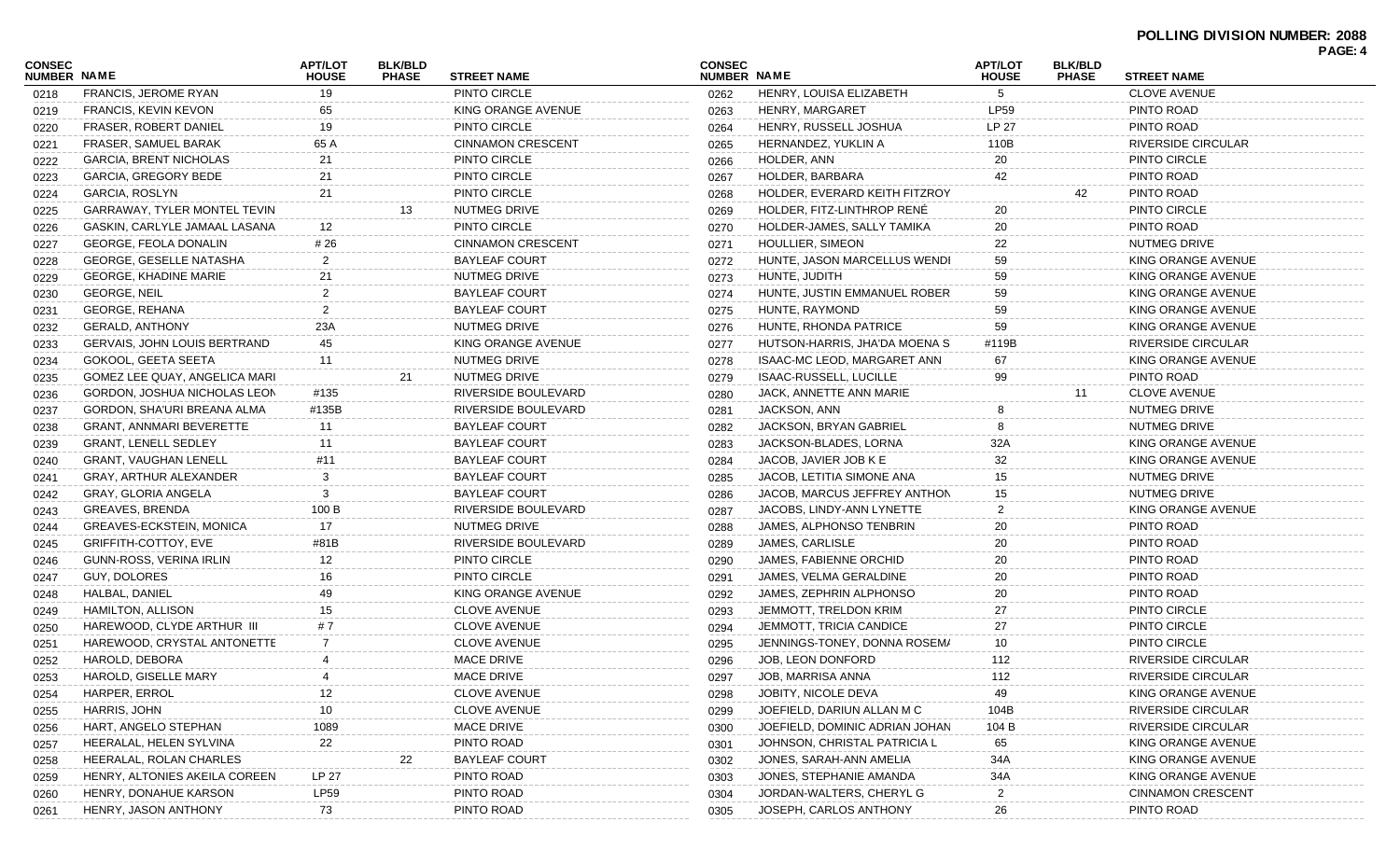## **POLLING DIVISION NUMBER: 2088**

| CONSEC      |                                | APT/LOT      | <b>BLK/BLD</b> |                          | <b>CONSEC</b> |                               | <b>APT/LOT</b> | <b>BLK/BLD</b> |                           | PAGE: 5 |
|-------------|--------------------------------|--------------|----------------|--------------------------|---------------|-------------------------------|----------------|----------------|---------------------------|---------|
| NUMBER NAME |                                | <b>HOUSE</b> | <b>PHASE</b>   | <b>STREET NAME</b>       | NUMBER NAME   |                               | <b>HOUSE</b>   | <b>PHASE</b>   | <b>STREET NAME</b>        |         |
| 0306        | JOSEPH, CHERRY-ANN AMANDA      | 105B         |                | RIVIERA DRIVE            | 0350          | LEELOO-WHARTON, DENEISHA MAF  | #3             |                | NUTMEG DRIVE              |         |
| 0307        | JOSEPH, CHRISTOPHER JAMES      | 105B         |                | RIVIERA DRIVE            | 0351          | LEWIS, AISHA SHANTAL CHERICE  | 19             |                | NUTMEG DRIVE              |         |
| 0308        | JOSEPH, DOMINIC GABRIEL        | 742          |                | PINTO ROAD               | 0352          | LEWIS, ALVIN KWASI            |                |                | NUTMEG DRIVE              |         |
| 0309        | JOSEPH, DORA                   | 24           |                | PINTO CIRCLE             | 0353          | LEWIS, BRENDA                 |                |                | NUTMEG DRIVE              |         |
| 0310        | JOSEPH, GELISA ORNELLA ANNE    | 24           |                | PINTO CIRCLE             | 0354          | LEWIS, CHERYL ANN             |                |                | NUTMEG DRIVE              |         |
| 0311        | JOSEPH, GERARD MICHAEL         | 65A          |                | <b>CINNAMON CRESCENT</b> | 0355          | LEWIS, JAMAAL PETER OMARI     | 19             |                | NUTMEG DRIVE              |         |
| 0312        | JOSEPH, GILLIAN VICTORIA       | 26           |                | PINTO ROAD               | 0356          | LEWIS, LYNETTE COLETTE        | 104            |                | RIVERSIDE CIRCULAR        |         |
| 0313        | JOSEPH, JOSHUA CHRISTOPHER     | 105 B        |                | RIVIERA DRIVE            | 0357          | LEWIS, MAKESI MICHAEL J K     | 19             |                | NUTMEG DRIVE              |         |
| 0314        | JOSEPH, LATOYA CANDY           | 22           |                | NUTMEG DRIVE             | 0358          | LEWIS, MERVYN PAUL HAIGH      | 19             |                | <b>NUTMEG DRIVE</b>       |         |
| 0315        | JOSEPH, MICHAEL KIRTON KEVIN   | 24           |                | PINTO CIRCLE             | 0359          | LEWIS, NEVILLE                |                |                | NUTMEG DRIVE              |         |
| 0316        | JOSEPH, NICOLE CAMILLE CLAIRE  | #127B        |                | RIVIERA DRIVE            | 0360          | LEWIS, RAENIER KERWYN JOSEPH  | 45             |                | KING ORANGE AVENUE        |         |
| 0317        | JOSEPH, NIKISHA CHRISTELE C    | 127B         |                | RIVIERA DRIVE            | 0361          | LEWIS-SMITH, ELIZABETH        | 125 B          |                | RIVERSIDE BOULEVARD       |         |
| 0318        | JOSEPH, RAWLE                  | 26           |                | PINTO ROAD               | 0362          | LITREN, BRANDON ELSON MATTHEY | #129B          |                | KING ORANGE AVENUE        |         |
| 0319        | JOSEPH, RICHARD NICHOLAS       | 26           |                | PINTO ROAD               | 0363          | LOGAN, AARON NICHOLAS         | 28A            |                | KING ORANGE AVENUE        |         |
| 0320        | JOSEPH, THERESA ELYDIA         | 24           |                | PINTO CIRCLE             | 0364          | LOGAN, ELIZABETH PHYLLIS      | 28 A           |                | KING ORANGE AVENUE        |         |
| 0321        | JOSEPH-DAVIS, BRIDGET          | 48           |                | PINTO ROAD               | 0365          | LOGAN, RICHARD RAYMOND R      | 28A            |                | KING ORANGE AVENUE        |         |
| 0322        | JULES KING, DALISA ESTHER      | #5           |                | NUTMEG DRIVE             | 0366          | LOGAN, RYAN RICHARD AARON     | 28A            |                | KING ORANGE AVENUE        |         |
| 0323        | JULIEN, NEWSAM                 | 1101         |                | PINTO ROAD               | 0367          | LOGAN, SHERELLE KATHRYN       | 28A            |                | KING ORANGE AVENUE        |         |
| 0324        | KARIM, VEEDA                   | 30           |                | PINTO ROAD               | 0368          | LOGIE, ANDREA ARLENE          | 22             |                | <b>CINNAMON CRESCENT</b>  |         |
| 0325        | KEITH-GREAVES, BEATRICE        | 53           |                | KING ORANGE AVENUE       | 0369          | LOGIE, JEANNE ELEANOR         | 22             |                | <b>CINNAMON CRESCENT</b>  |         |
| 0326        | KHAN-FORTE, NADIA CARLEEN      | 6            |                | <b>MACE DRIVE</b>        | 0370          | LOGIE, JOHNSON                | 22             |                | <b>CINNAMON CRESCENT</b>  |         |
| 0327        | KING, ASQUITH                  | 69           |                | KING ORANGE AVENUE       | 0371          | LONG, DIANE ALLISON           | 98             |                | RIVERSIDE CIRCULAR        |         |
| 0328        | KING, MARLON GERALD ANTHONY    | 69           |                | KING ORANGE AVENUE       | 0372          | LONG, VERNA                   | 98             |                | RIVERSIDE CIRCULAR        |         |
| 0329        | KING, PAULA                    | 69           |                | KING ORANGE AVENUE       | 0373          | LOPEZ, NATASHA CHRISTINE      | 71             |                | KING ORANGE AVENUE        |         |
| 0330        | KING, RENEE AYANNA             | 69           |                | KING ORANGE AVENUE       | 0374          | LOUIS, CARLOS                 | 28             |                | PINTO CIRCLE              |         |
|             | KONG, HANNAH-MARIA AISA        |              | #25            | NUTMEG DRIVE             | 0375          | LYNCH, ARDEN ANTHONY          | 3A             |                | PINTO ROAD                |         |
| 0331        | LA RONDE-RYAN, JOAN            |              | #6             | NUTMEG DRIVE             |               | LYNCH, DIANNE                 |                | ЗΑ             | PINTO ROAD                |         |
| 0332        | LANGTAN, KARA RADHA            | 64           |                | PINTO ROAD               | 0376          | LYNCH, KENNETH SELWYN         | ЗA             |                | PINTO ROAD                |         |
| 0333        |                                |              | 12             | <b>CINNAMON CRESCENT</b> | 0377          |                               | #13            |                | <b>BAYLEAF COURT</b>      |         |
| 0334        | LARA, JEAN                     |              |                |                          | 0378          | MADOO-CHAMBERS, ANN-MARIE BE  |                |                |                           |         |
| 0335        | LARA, KAREN AMELINDA RAMONA    | 12           |                | <b>CINNAMON CRESCENT</b> | 0379          | MAHARAJ, DIANE ISABELLE M     | 47             |                | KING ORANGE AVENUE        |         |
| 0336        | LARA, LAWRENCE                 | 12           |                | <b>CINNAMON CRESCENT</b> | 0380          | MAHARAJ, HANSLEY DANIEL S P   |                | 47             | KING ORANGE AVENUE        |         |
| 0337        | LARA-FRANCIS, ALICIA PHILICIAN |              | 12             | <b>CINNAMON CRESCENT</b> | 0381          | MAHARAJ, LAWRENCE BHIKARI AN  | #47            |                | KING ORANGE AVENUE        |         |
| 0338        | LASHLEY, ANALISA DENISE        | 1099         |                | KING ORANGE AVENUE       | 0382          | MAHARAJ, LEAH-MARIE TAMEERA ( | #47            |                | KING ORANGE AVENUE        |         |
| 0339        | LASHLEY, ANDRE ANTHONY         | 22           |                | PINTO CIRCLE             | 0383          | MAHARAJ, PERRYON MARC         | LOT752 #36     |                | PINTO ROAD                |         |
| 0340        | LASHLEY, KIRK JAMESON MAXWELI  | 71           |                | KING ORANGE AVENUE       | 0384          | MAHARAJ, PRADEESH             | 47             |                | KING ORANGE AVENUE        |         |
| 0341        | LASHLEY, MARLENE GLENNA        | 22           |                | PINTO CIRCLE             | 0385          | MAHASE, BHANDAYE              | 107            |                | RIVERSIDE CIRCULAR        |         |
| 0342        | LAZARUS, LU'AN JAMIE           | 17           |                | <b>CLOVE AVENUE</b>      | 0386          | MAHASE, MARCUS MATTHEW        |                |                | CINNAMON CRESCENT         |         |
| 0343        | LAZARUS, LUCIA FRANCECIA       | 17           |                | <b>CLOVE AVENUE</b>      | 0387          | MALCO, ANNA DELPHINA          | 82             |                | <b>RIVERSIDE CIRCULAR</b> |         |
| 0344        | LE COINTE, ANDRÉ GERARD        | 10           |                | NUTMEG DRIVE             | 0388          | MALCO, PAUL SHELDON           | #82            |                | <b>RIVERSIDE CIRCULAR</b> |         |
| 0345        | LE COINTE, CAMILLE MAURISHA    | 10           |                | NUTMEG DRIVE             | 0389          | MALCO, THOMAS                 | 82             |                | <b>RIVERSIDE CIRCULAR</b> |         |
| 0346        | LEE, WILMA PHILLIPA            | 18           |                | NUTMEG DRIVE             | 0390          | MALONEY-MORGAN, MARVA JUDITH  | 14             |                | <b>BAYLEAF COURT</b>      |         |
| 0347        | LEE FAI, JEAN THERESA          |              |                | <b>CLOVE AVENUE</b>      | 0391          | MANNETTE, TUREK MITCH JAMES S |                | LP28           | PINTO ROAD                |         |
| 0348        | LEELA-FRASER, ANNETTE          | 19           |                | PINTO CIRCLE             | 0392          | MARCELLE, CASSIL              | 76B            |                | <b>RIVERSIDE CIRCULAR</b> |         |
| 0349        | LEELOO, DOLORES                | 3            |                | NUTMEG DRIVE             | 0393          | MARCELLE, VIOLET              | 76B            |                | <b>RIVERSIDE CIRCULAR</b> |         |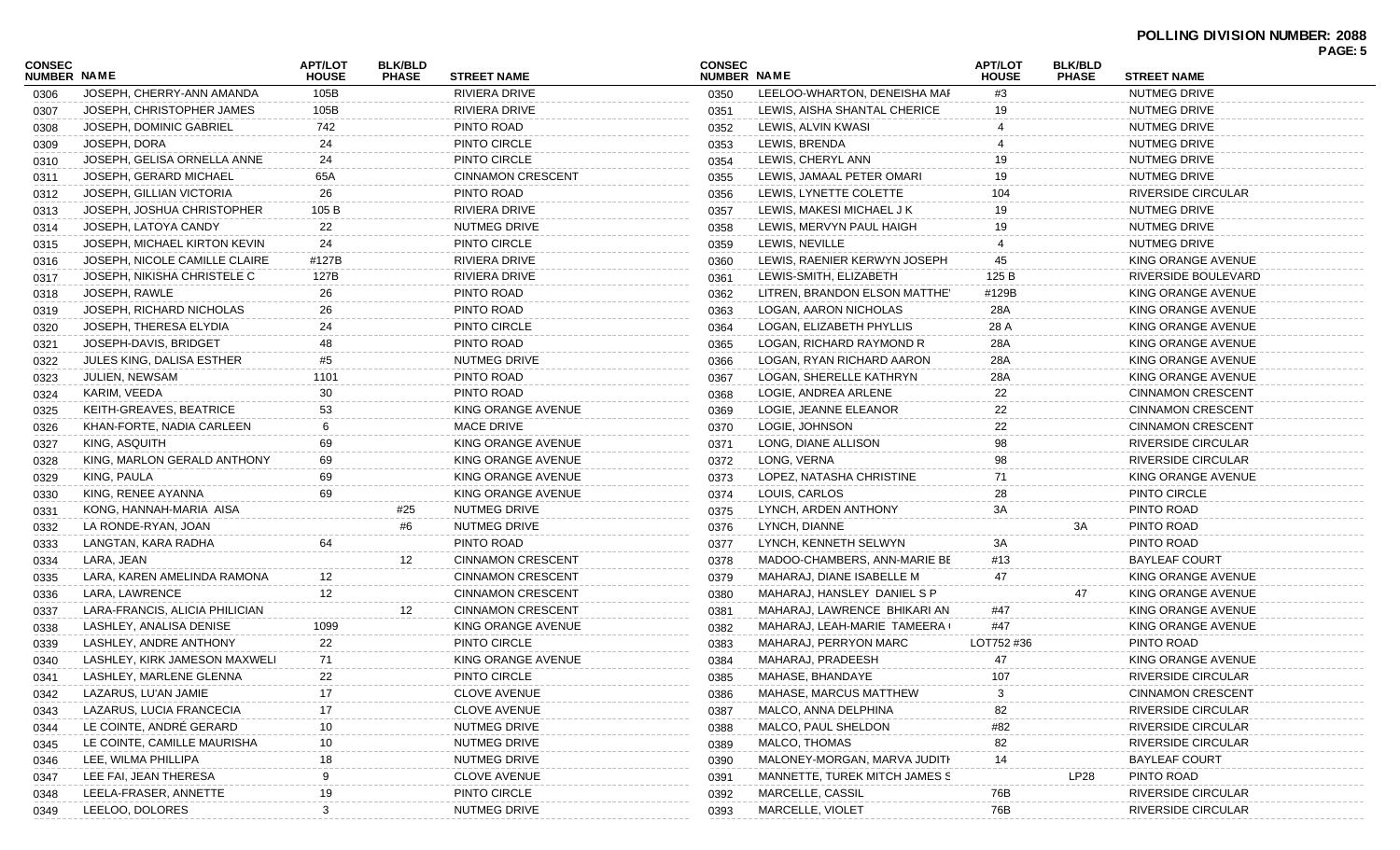| <b>CONSEC</b><br>NUMBER NAME |                                  | <b>APT/LOT</b><br><b>HOUSE</b> | <b>BLK/BLD</b><br><b>PHASE</b> | <b>STREET NAME</b>        | <b>CONSEC</b><br>NUMBER NAME |                               | <b>APT/LOT</b><br><b>HOUSE</b> | <b>BLK/BLD</b><br><b>PHASE</b> | <b>STREET NAME</b>        |  |
|------------------------------|----------------------------------|--------------------------------|--------------------------------|---------------------------|------------------------------|-------------------------------|--------------------------------|--------------------------------|---------------------------|--|
| 0394                         | MARCHIE, IRVING                  | 695                            |                                | <b>BAYLEAF COURT</b>      | 0438                         | MORLE, MERVYN MC DONALD       | 55                             |                                | KING ORANGE AVENUE        |  |
| 0395                         | <b>MARSHALL, KEITHON KENRICK</b> | 1113                           |                                | RIVERSIDE BOULEVARD       | 0439                         | MORRIS, EILEEN EUPHEMIA       | 768                            |                                | PINTO ROAD                |  |
| 0396                         | MATTHEW, MYRTLE                  | 84B                            |                                | RIVIERA DRIVE             | 0440                         | MURPHY, MARK                  |                                | 99B                            | <b>RIVERSIDE CIRCULAR</b> |  |
| 0397                         | MAYNARD, STEPHEN ST CLAIR        | <b>LOT 119B</b>                |                                | RIVERSIDE CIRCULAR        | 0441                         | MURPHY, MICHELLE MARINA       | 99 B                           |                                | <b>RIVERSIDE CIRCULAR</b> |  |
| 0398                         | MAYNARD, VENECIA                 | 119B                           |                                | RIVERSIDE CIRCULAR        | 0442                         | MURPHY, ROSA                  | 99B                            |                                | <b>RIVERSIDE CIRCULAR</b> |  |
| 0399                         | MAYNARD-RENNIE, SIMONE VANES     | 119B                           |                                | RIVERSIDE BOULEVARD       | 0443                         | MURRAY, KHAFRA ABASI          |                                |                                | <b>CINNAMON CRESCENT</b>  |  |
| 0400                         | MC CLEAN, ALICIA POLLY-ANN       | 75B                            |                                | RIVERSIDE CIRCULAR        | 0444                         | MURRAY, KHARI MUGABE          |                                |                                | <b>CINNAMON CRESCENT</b>  |  |
| 0401                         | MC CLEAN, MICHAEL                | 75B                            |                                | <b>RIVIERA DRIVE</b>      | 0445                         | MURRAY, LASANA ADDAE          |                                |                                | <b>CINNAMON CRESCENT</b>  |  |
| 0402                         | MC CLEAN, PAMELA                 | 75 B                           |                                | RIVERSIDE BOULEVARD       | 0446                         | MURRAY, MARLENE BERNADETTE    |                                |                                | <b>CINNAMON CRESCENT</b>  |  |
| 0403                         | MC FARLANE, DARNELL KEITH ROR    | #122B                          |                                | RIVERSIDE CIRCULAR        | 0447                         | MURRAY, NAILA KAMARIA         |                                |                                | <b>CINNAMON CRESCENT</b>  |  |
| 0404                         | MC FARLANE, WAYNE IVAN KEITH     | 122B                           |                                | RIVERSIDE BOULEVARD       | 0448                         | MURRAY, OMARI KWESI           |                                |                                | <b>CINNAMON CRESCENT</b>  |  |
| 0405                         | MC FARLANE-MARSHALL, CHERAYN     | 122B                           |                                | RIVERSIDE BOULEVARD       | 0449                         | MURRAY-JEREMIAH, ELEANOR HILI | #3                             |                                | NUTMEG DRIVE              |  |
| 0406                         | MC GARRELL, JUDE ADRIAN          | #1089                          |                                | <b>MACE DRIVE</b>         | 0450                         | MURREN, ALLISON               |                                |                                | KING ORANGE AVENUE        |  |
| 0407                         | MC GARRELL, SHAUNA ANGELIQUE     | #1089                          |                                | <b>MACE DRIVE</b>         | 0451                         | NEDD, MICHAEL VIVIAN TYSON    |                                |                                | <b>BAYLEAF COURT</b>      |  |
| 0408                         | MC INTOSH, CARREL PHOEBE RIA,    | #40                            |                                | KING ORANGE AVENUE        | 0452                         | NEDD, THEOPHILUS              |                                |                                | <b>BAYLEAF COURT</b>      |  |
| 0409                         | MC INTOSH, WENDY MARLENE         | 40                             |                                | KING ORANGE AVENUE        | 0453                         | NELSON, MARLON BRIAN          |                                |                                | PINTO CIRCLE              |  |
| 0410                         | MC KENZIE, COLIN                 | 79                             |                                | RIVERSIDE CIRCULAR        | 0454                         | NEWMAN, EVEROL MARK           | 12A                            |                                | NUTMEG DRIVE              |  |
| 0411                         | MC KENZIE, MARIAN                | 79                             |                                | RIVERSIDE CIRCULAR        | 0455                         | NORAY, KHERRY LEON            | 23                             |                                | NUTMEG DRIVE              |  |
| 0412                         | MC LEOD, RIA MARIE               | 67                             |                                | KING ORANGE AVENUE        | 0456                         | NUNES, JENNIFER BRIGID        | 15                             |                                | NUTMEG DRIVE              |  |
| 0413                         | MC LEOD, RICHARD                 | 67                             |                                | KING ORANGE AVENUE        | 0457                         | O'BRIEN, ESTHER LINDA         | 68                             |                                | PINTO ROAD                |  |
| 0414                         | MC WILLIAM, PATRICK MORALES      | 71                             |                                | RIVERSIDE CIRCULAR        | 0458                         | O'BRIEN, JEFFREY NIGEL CAESAR | 68                             |                                | PINTO ROAD                |  |
| 0415                         | MEDINA, SELWYN PETER             | $\overline{7}$                 |                                | <b>RIVIERA DRIVE</b>      | 0459                         | O'BRIEN, SINEAD ELIZABETH     | LOT6A <sub>68</sub>            |                                | PINTO ROAD                |  |
| 0416                         | MEDINA-CHARLES, CLAUDETTE M      | 133B                           |                                | RIVERSIDE CIRCULAR        | 0460                         | O'BRIEN-EMMANUEL, SHANICE CHE | LOT6A #68                      |                                | PINTO ROAD                |  |
| 0417                         | MELONEY, JHARREL TSIJON RENAL    | #14                            |                                | <b>BAYLEAF COURT</b>      | 0461                         | OLIVIER, LUKE                 | #31                            |                                | PINTO CIRCLE              |  |
| 0418                         | METIVIER, ALYSSA GABRIELLE       | 61                             |                                | KING ORANGE AVENUE        | 0462                         | OLTON, ANALIESE LEAH          | #27                            |                                | NUTMEG DRIVE              |  |
| 0419                         | METIVIER, DOMINGO                | 61                             |                                | KING ORANGE AVENUE        | 0463                         | OLTON, DAPHNE JOAN            | 27                             |                                | NUTMEG DRIVE              |  |
| 0420                         | METIVIER, DOMINIQUE ROXANNE      | 61                             |                                | KING ORANGE AVENUE        | 0464                         | OLTON, LYNELL ANNE            | 27                             |                                | NUTMEG DRIVE              |  |
| 0421                         | METIVIER, PATRICE SIMONE         | 61                             |                                | KING ORANGE AVENUE        | 0465                         | OROSCO, ALLISON LISA          | 106B                           |                                | <b>RIVERSIDE CIRCULAR</b> |  |
| 0422                         | METIVIER, PATRICIA               | 61                             |                                | KING ORANGE AVENUE        | 0466                         | OSBORNE, JEMMA BERYL          |                                |                                | <b>CLOVE AVENUE</b>       |  |
| 0423                         | MITCHELL-FORRESTER, ALLISON AI   | 29 A                           |                                | KING ORANGE AVENUE        | 0467                         | OSBORNE-ALIBEY, TRICIA MOHINI |                                |                                | <b>CLOVE AVENUE</b>       |  |
| 0424                         | MODESTE, KYLE DAREN              | 65                             |                                | KING ORANGE AVENUE        | 0468                         | OTTLEY, ANGELA REBECCA        | 28                             |                                | PINTO ROAD                |  |
| 0425                         | MOHAMMED, AMEER ANDREW           | 106B                           |                                | RIVERSIDE CIRCULAR        | 0469                         | OTTLEY, ARION ELSTON          | 28                             |                                | PINTO ROAD                |  |
| 0426                         | MOHAMMED, BRANDON RISHARD        | 106B                           |                                | RIVERSIDE CIRCULAR        | 0470                         | OTTLEY, CHRISTIAN PAUL        | 28                             |                                | PINTO ROAD                |  |
| 0427                         | MOHAMMED, FAHIM                  | 106B                           |                                | RIVERSIDE BOULEVARD       | 0471                         | OTTLEY, COLIN PETER           | 28                             |                                | PINTO ROAD                |  |
| 0428                         | MOHAMMED, MOONARDAYE             | 106B                           |                                | RIVIERA DRIVE             | 0472                         | OTTLEY, DEBBIE-ANN            | #28                            |                                | PINTO ROAD                |  |
| 0429                         | MOHAMMED, RENIE ARNOLD           | 106B                           |                                | RIVIERA DRIVE             | 0473                         | OTTLEY, FRANCOIS              |                                |                                | PINTO ROAD                |  |
| 0430                         | MOHAMMED, SALINA NICOLE          | 106 B                          |                                | <b>RIVERSIDE CIRCULAR</b> | 0474                         | OTTLEY, RHONDA GILLIAN        | 28                             |                                | PINTO ROAD                |  |
| 0431                         | MOHAMMED, VALENTINE PETER C      |                                | 134B                           | <b>RIVERSIDE CIRCULAR</b> | 0475                         | PANTIN, GARY                  |                                |                                | PINTO ROAD                |  |
| 0432                         | MOHAN-WATTS, LIZA MARGARET       | 103                            |                                | RIVERSIDE CIRCULAR        | 0476                         | PANTIN, KERRY BIANCA          | 756                            |                                | PINTO ROAD                |  |
|                              | MOLLICK, NIGEL D                 |                                |                                | NUTMEG DRIVE              |                              | PANTIN, TREVOR MICHAEL        | 756                            |                                | PINTO ROAD                |  |
| 0433                         | MOLLINEAU, MELISHA KAREN         | 22<br>112B                     |                                | <b>RIVERSIDE CIRCULAR</b> | 0477                         | PANTING, BIANCA ANGELA        | LOT756                         |                                | PINTO ROAD                |  |
| 0434                         | MONTOUTE-CARUTH, CAROL JULIA     |                                |                                | PINTO CIRCLE              | 0478                         | PAPONETTE, RACHEL JANELLE     | 61                             |                                | KING ORANGE AVENUE        |  |
| 0435                         | <b>MORGAN, GARVIN WINSTON</b>    | 29                             |                                | <b>BAYLEAF COURT</b>      | 0479                         | PASCALL, BRENT RONALD LEWIS   |                                |                                |                           |  |
| 0436                         |                                  |                                |                                |                           | 0480                         |                               | 114B                           |                                | RIVERSIDE CIRCULAR        |  |
| 0437                         | MORLE, MARISSA SALIMA ELIZABET   | 55                             |                                | KING ORANGE AVENUE        | 0481                         | PASCALL, CALVIN ALEXIS        | 114B                           |                                | RIVERSIDE BOULEVARD       |  |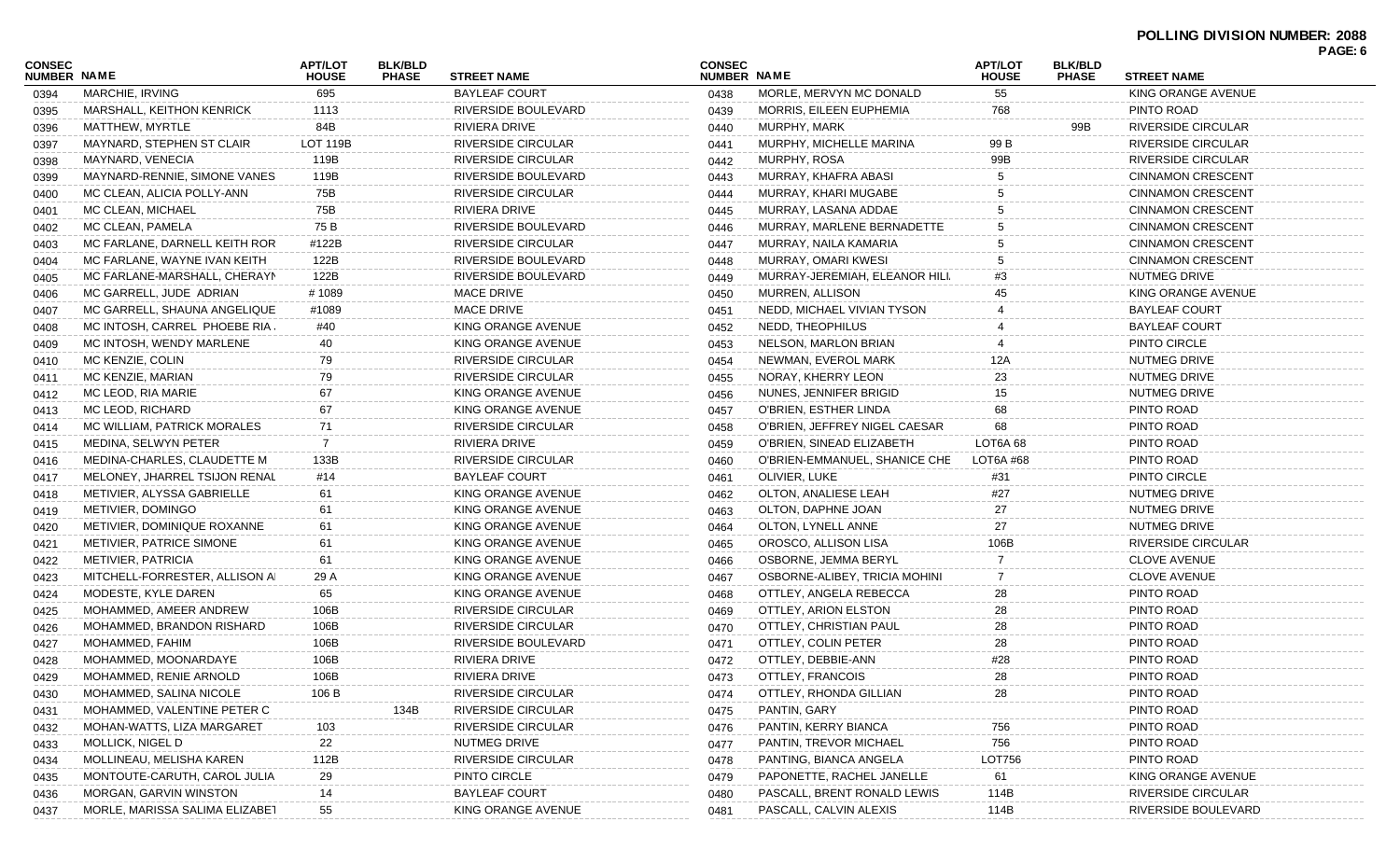| CONSEC<br><b>NUMBER NAME</b> |                               | <b>APT/LOT</b><br><b>HOUSE</b> | <b>BLK/BLD</b><br><b>PHASE</b> | <b>STREET NAME</b>        | <b>CONSEC</b><br>NUMBER NAME |                               | <b>APT/LOT</b><br><b>HOUSE</b> | <b>BLK/BLD</b><br><b>PHASE</b> | <b>STREET NAME</b>   | <b>FAGE.</b> 1 |
|------------------------------|-------------------------------|--------------------------------|--------------------------------|---------------------------|------------------------------|-------------------------------|--------------------------------|--------------------------------|----------------------|----------------|
| 0482                         | PASCALL, CLAIRE ALICIA ASHA   | 114B                           |                                | RIVERSIDE BOULEVARD       | 0526                         | REGIS, CATHLEEN               | 15                             |                                | <b>CLOVE AVENUE</b>  |                |
| 0483                         | PASCALL, JOSHUA MILES LEVI    | 114B                           |                                | RIVERSIDE BOULEVARD       | 0527                         | REVEILLAC, DONMARIE GRACE KAT |                                |                                | BAYLEAF COURT        |                |
| 0484                         | PASCALL, LESLEY RONALD        | 114B                           |                                | RIVERSIDE BOULEVARD       | 0528                         | REVEILLAC, KINDA NJERI        |                                |                                | BAYLEAF COURT        |                |
| 0485                         | PASCALL, LORRAIN              | 114B                           |                                | RIVERSIDE CIRCULAR        | 0529                         | RICHARDS, DAWN ANN MARIE      | 20                             |                                | PINTO ROAD           |                |
| 0486                         | PEREZ, AANEILL RYAN           | 57                             |                                | KING ORANGE AVENUE        | 0530                         | RICHARDSON, ANGELO CHARLES J  | 31                             |                                | PINTO CIRCLE         |                |
| 0487                         | PEREZ, ANISA MARY             | 6                              |                                | <b>CINNAMON CRESCENT</b>  | 0531                         | RICHARDSON, CHARLOTTE J G     | 31                             |                                | PINTO CIRCLE         |                |
| 0488                         | PEREZ, DAVID                  | 57                             |                                | KING ORANGE AVENUE        | 0532                         | RICHARDSON, JÓVAN ROMARIC S   | #31                            |                                | PINTO CIRCLE         |                |
| 0489                         | PEREZ, IAN DOMINIC            | #57                            |                                | KING ORANGE AVENUE        | 0533                         | RICHARDSON, MYRSHA FELICIA R  | 31                             |                                | PINTO CIRCLE         |                |
| 0490                         | PEREZ, KAREN MARY             | 57                             |                                | KING ORANGE AVENUE        | 0534                         | RICHARDSON, MYRTLE            | 31                             |                                | PINTO CIRCLE         |                |
| 0491                         | PEREZ, NEILLY                 | 57                             |                                | KING ORANGE AVENUE        | 0535                         | RICHARDSON-MC CLEAN, MELISSA  | 75 B                           |                                | RIVERSIDE BOULEVARD  |                |
| 0492                         | PEREZ CHARANY, MICHAEL JOSEPH | 57                             |                                | KING ORANGE AVENUE        | 0536                         | RILEY, EARL KENNEDY           | 30                             |                                | KING ORANGE AVENUE   |                |
| 0493                         | PEREZ-SCOTT, MYRNA            |                                |                                | <b>CINNAMON CRESCENT</b>  | 0537                         | RILEY, TAMEIKA APRYLLE        | 30A                            |                                | KING ORANGE AVENUE   |                |
| 0494                         | PETERS, VANESSA DONNA         | 122 B                          |                                | RIVERSIDE CIRCULAR        | 0538                         | ROBERTSON, MONIQUE JONELLE    | #26                            |                                | NUTMEG DRIVE         |                |
| 0495                         | PHILIP, GRACE                 | 28                             |                                | PINTO CIRCLE              | 0539                         | ROBERTSON-EMMANUEL, GILLIAN / |                                |                                | <b>CLOVE AVENUE</b>  |                |
| 0496                         | PHILLIP-BRUCE, EZRA ELIZABETH | LOT 115B                       |                                | RIVIERA DRIVE             | 0540                         | ROBINSON, REIBA KEISHA        |                                |                                | NUTMEG DRIVE         |                |
| 0497                         | PIERRE, GARY                  | #12                            |                                | <b>BAYLEAF COURT</b>      | 0541                         | ROBLES, JULIO MIGUEL          | 74B                            |                                | RIVERSIDE BOULEVARD  |                |
| 0498                         | PIERRE, GISELLE NATALIE MARIA | 12                             |                                | <b>BAYLEAF COURT</b>      | 0542                         | RODRIGUEZ, JENNIFER           | 137                            |                                | RIVERSIDE CIRCULAR   |                |
| 0499                         | PIERRE, GREGORY               | 12                             |                                | <b>BAYLEAF COURT</b>      | 0543                         | ROGERS, JENIAH RONELLE        | 22                             |                                | NUTMEG DRIVE         |                |
| 0500                         | PIERRE, RICHARD JOSHUA        | 12                             |                                | <b>BAYLEAF COURT</b>      | 0544                         | ROGERS, RENIAH JERONAL        | 22                             |                                | <b>NUTMEG DRIVE</b>  |                |
| 0501                         | PIERRE, THEOPHILUS AUBREY     | 78B                            |                                | RIVERSIDE CIRCULAR        | 0545                         | ROMEO, MARY GLENDALINE        | 67 B                           |                                | KING ORANGE AVENUE   |                |
| 0502                         | PIERRE-JOSEPH, ABIGAIL C K C  | 26                             |                                | PINTO ROAD                | 0546                         | ROMEO, RONNIE BEVON DON       | 67B                            |                                | KING ORANGE AVENUE   |                |
| 0503                         | POWER, PEARL                  | 18                             |                                | <b>BAYLEAF COURT</b>      | 0547                         | ROMEO, WENDY MELONY           | 67B                            |                                | KING ORANGE AVENUE   |                |
| 0504                         | POWER, WALTER NATHANIEL       | 18                             |                                | <b>BAYLEAF COURT</b>      | 0548                         | ROSS, JENNIFER VERONA         | 12                             |                                | PINTO CIRCLE         |                |
| 0505                         | PRESCOTT, AYANA LISETTE       |                                | 16                             | PINTO CIRCLE              | 0549                         | ROSS, SHIRLEY PATRICIA        | 12                             |                                | PINTO CIRCLE         |                |
| 0506                         | PRESCOTT, KAYODE AKINI        | 16                             |                                | PINTO CIRCLE              | 0550                         | ROSS, VARLA IFETAYO RAYNA     |                                | 12                             | PINTO CIRCLE         |                |
| 0507                         | PRESCOTT, KIONNA ZAKIYA       | 16                             |                                | PINTO CIRCLE              | 0551                         | ROSS, VARNA IFE RUFARO        | 12                             |                                | PINTO CIRCLE         |                |
| 0508                         | PRESCOTT, TANIKA ADEOLA       | 16                             |                                | PINTO CIRCLE              | 0552                         | ROSS, VERNLYN                 | #12                            |                                | PINTO CIRCLE         |                |
| 0509                         | RAJMAN-CHIMMING, CARMEN ENA . |                                |                                | <b>CLOVE AVENUE</b>       | 0553                         | ROSS, VIRAN ABEBE BIKILA      | 12                             |                                | PINTO CIRCLE         |                |
| 0510                         | RAMDEEN, RHIA                 |                                |                                | NUTMEG DRIVE              | 0554                         | ROSS, VIRLAN AKEEL            | 12                             |                                | PINTO CIRCLE         |                |
| 0511                         | RAMDHANIE-NEWMAN, RIA KATHYS  | 12A                            |                                | NUTMEG DRIVE              | 0555                         | ROSS-STEWART, VARNEL IFEULA R | # 12                           |                                | PINTO CIRCLE         |                |
| 0512                         | RAMDIAL, DOODNATH             | 34A                            |                                | KING ORANGE AVENUE        | 0556                         | ROUGIER, VERONICA             |                                |                                | <b>CLOVE AVENUE</b>  |                |
| 0513                         | RAMESAR, CHAD DYLAN PETER     | #10                            |                                | <b>BAYLEAF COURT</b>      | 0557                         | ROUSSEAU-LABBAN, MELISSA SIMC | 15                             |                                | <b>BAYLEAF COURT</b> |                |
| 0514                         | RAMESAR, CHE AARON DEVANTE /  | #10                            |                                | <b>BAYLEAF COURT</b>      | 0558                         | RYAN, JOHANNE LA RONDE        |                                |                                | NUTMEG DRIVE         |                |
| 0515                         | RAMIREZ, JOHN DALE NICKERSON  |                                | 62A                            | <b>CINNAMON CRESCENT</b>  | 0559                         | RYAN, JOSEPH                  |                                |                                | NUTMEG DRIVE         |                |
| 0516                         | RAMIREZ, NICHOLAS DAMIAN G    |                                | 3                              | NUTMEG DRIVE              | 0560                         | RYAN, JOSEPH LA RONDE         |                                |                                | NUTMEG DRIVE         |                |
| 0517                         | RAMNAUTH, DAVID               | #18                            |                                | PINTO CIRCLE              | 0561                         | SABZALI, ROSANN               | LP27                           |                                | PINTO ROAD           |                |
| 0518                         | RAMNAUTH, LUANA               | 18                             |                                | PINTO CIRCLE              | 0562                         | SABZALI, SALLY                | LP27                           |                                | PINTO ROAD           |                |
| 0519                         | RAMNAUTH, TAMSYN ANNEMARIE    | 18                             |                                | PINTO CIRCLE              | 0563                         | SABZALI, SHELLYANN            | LP 27                          |                                | PINTO ROAD           |                |
| 0520                         | RAMNAUTH, TIFFANY LUANA MARY  | 18                             |                                | PINTO CIRCLE              | 0564                         | SABZALI, YUSSUF GERARD        | LP 27                          |                                | PINTO ROAD           |                |
| 0521                         | RAMPHAL, RACHAEL DIANE        | 17                             |                                | NUTMEG DRIVE              | 0565                         | SAIF, KHALIL KHOFI            | 110                            |                                | RIVERSIDE CIRCULAR   |                |
| 0522                         | RAPHAEL, ANN-NEL SHEENA B     | 73B                            |                                | RIVIERA DRIVE             | 0566                         | SAM CHEE, MICHAEL LEO A       |                                |                                | <b>BAYLEAF COURT</b> |                |
| 0523                         | RAPHAEL, AVELLA BEVERLY       | 73B                            |                                | RIVERSIDE BOULEVARD       | 0567                         | SAM CHEE, SHERRYL             |                                |                                | <b>BAYLEAF COURT</b> |                |
| 0524                         | RATTAN, PENELOPE              | 38                             |                                | KING ORANGE AVENUE        | 0568                         | SAMAROO, ALEXANDER            | 15                             |                                | PINTO CIRCLE         |                |
| 0525                         | REASON-DUKE, GALE MARIAN      | 108B                           |                                | <b>RIVERSIDE CIRCULAR</b> | 0569                         | SAMAROO, CHANDRA              | 15                             |                                | PINTO CIRCLE         |                |
|                              |                               |                                |                                |                           |                              |                               |                                |                                |                      |                |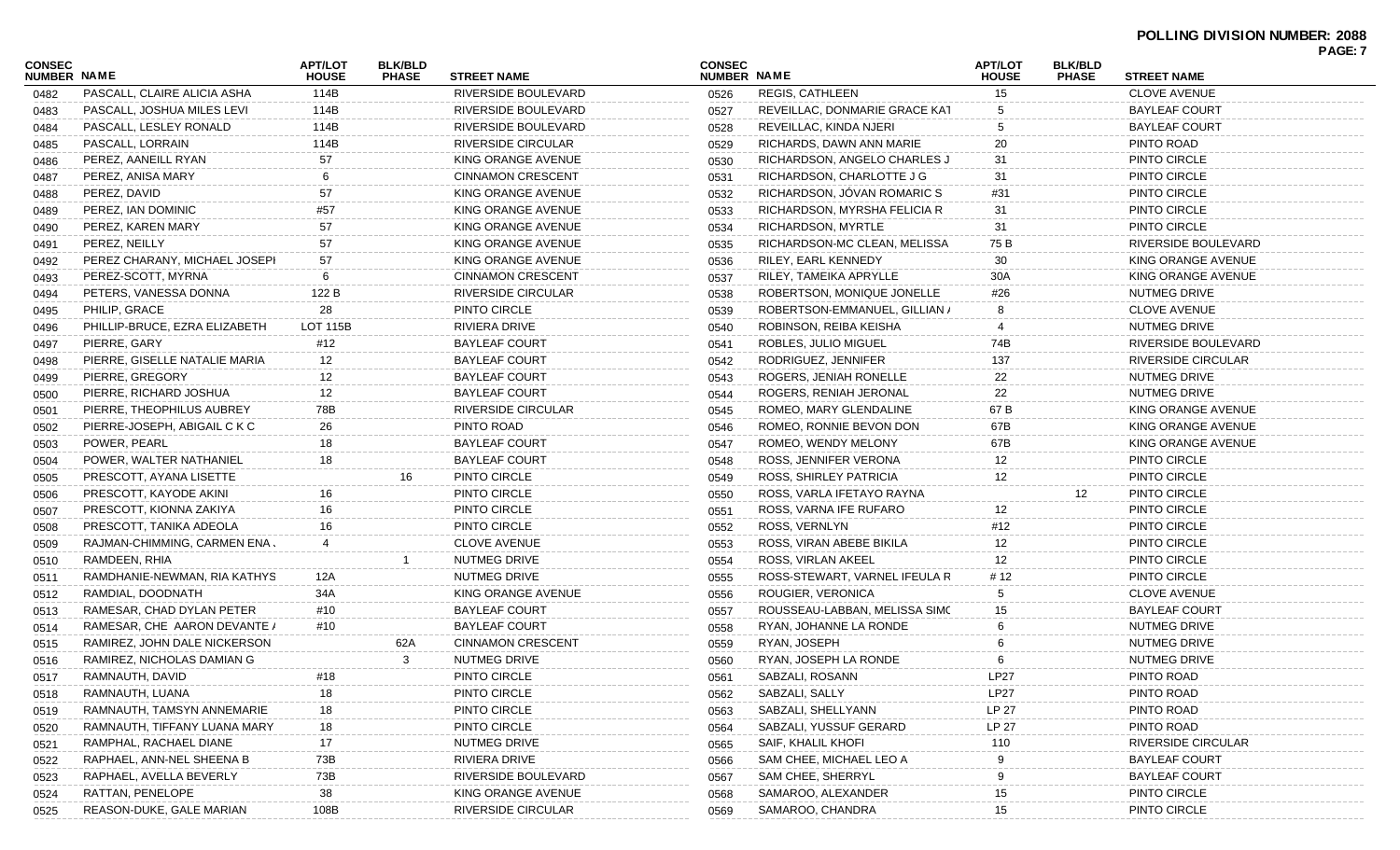## **POLLING DIVISION NUMBER: 2088**

|                              |                               |                                |                                |                           |                              |                                     |                                |                                |                           | PAGE: 8 |
|------------------------------|-------------------------------|--------------------------------|--------------------------------|---------------------------|------------------------------|-------------------------------------|--------------------------------|--------------------------------|---------------------------|---------|
| <b>CONSEC</b><br>NUMBER NAME |                               | <b>APT/LOT</b><br><b>HOUSE</b> | <b>BLK/BLD</b><br><b>PHASE</b> | <b>STREET NAME</b>        | <b>CONSEC</b><br>NUMBER NAME |                                     | <b>APT/LOT</b><br><b>HOUSE</b> | <b>BLK/BLD</b><br><b>PHASE</b> | <b>STREET NAME</b>        |         |
| 0570                         | SAMAROO. NISHAL NICHOLAS      | 15                             |                                | PINTO CIRCLE              | 0614                         | TONEY, RENALDO GERARD               |                                | #10                            | PINTO CIRCLE              |         |
| 0571                         | SAMAROO, STEFAN AVINASH       | 15                             |                                | PINTO CIRCLE              | 0615                         | TONEY, RENÉE MARIE                  | 10                             |                                | PINTO CIRCLE              |         |
| 0572                         | SAMAROO, WILLIAM AUGUSTUS     | 22                             |                                | PINTO ROAD                | 0616                         | TOUSSAINT, HUGHVON PAUL K           |                                | 20                             | PINTO ROAD                |         |
| 0573                         | SAMBRANO, ANTONIO SYLVESTER   | 12                             |                                | PINTO CIRCLE              | 0617                         | TRABOULAY, KIRK FRANCIS             | 46                             |                                | PINTO ROAD                |         |
| 0574                         | SAMPATH, CHEVY                | #17                            |                                | PINTO CIRCLE              | 0618                         | TRIM, GABRIEL JADEN                 | #98                            |                                | <b>RIVERSIDE CIRCULAR</b> |         |
| 0575                         | SAMPATH, ERROL                | 17                             |                                | PINTO CIRCLE              | 0619                         | TRIM, GABRIELLA DANA                | 98                             |                                | RIVERSIDE BOULEVARD       |         |
| 0576                         | SAMPATH, INDIRA AMARDAYE      | 17                             |                                | PINTO CIRCLE              | 0620                         | TYRRELL, JUDITH                     | 27A                            |                                | <b>NUTMEG DRIVE</b>       |         |
| 0577                         | SAMPATH, SHAWN                | 17                             |                                | PINTO CIRCLE              | 0621                         | <b>VALLEY, CLIVE PHILLIP</b>        |                                | 15                             | NUTMEG DRIVE              |         |
| 0578                         | SEALEY, CHARISSA GABRIELLA    | <b>q</b>                       |                                | <b>CINNAMON CRESCENT</b>  | 0622                         | <b>VOISIN, MAURICE</b>              | 72B                            |                                | RIVERSIDE BOULEVARD       |         |
| 0579                         | SEALEY, HAROLD PATRICK        |                                |                                | <b>CINNAMON CRESCENT</b>  | 0623                         | <b>VOISIN, PAMELA</b>               | 72B                            |                                | RIVERSIDE BOULEVARD       |         |
| 0580                         | SEALEY, SHARON GAIL           | 9                              |                                | <b>CINNAMON CRESCENT</b>  | 0624                         | VOISIN BUNBURY, NICOLE MARIA        | 72B                            |                                | RIVERSIDE BOULEVARD       |         |
| 0581                         | SEALEY, ZARIA ELIZABETH       |                                | #9                             | <b>CINNAMON CRESCENT</b>  | 0625                         | WADE, EDOUARD                       | 16                             |                                | <b>CINNAMON CRESCENT</b>  |         |
| 0582                         | SEALY, RONALD DAVID RUPERT J  | 51                             |                                | KING ORANGE AVENUE        | 0626                         | WALDRON-LE COINTE, SHIRLEY          | 10                             |                                | NUTMEG DRIVE              |         |
| 0583                         | SEECHARAN, RONNIE PATRICK     | 27 A                           |                                | NUTMEG DRIVE              | 0627                         | WALKER, ELMA ANASTASIA              | 68                             |                                | KING ORANGE AVENUE        |         |
| 0584                         | SINGH, KARINA ANISHA          | 18                             |                                | <b>CLOVE AVENUE</b>       | 0628                         | WALKER, WENDY ANN NATASHA           | 138                            |                                | <b>RIVERSIDE CIRCULAR</b> |         |
| 0585                         | SINGH, KENNETH                | 18A                            |                                | <b>CLOVE AVENUE</b>       | 0629                         | WARD, DEBORAH FRANCISCA             | 9                              |                                | KING ORANGE AVENUE        |         |
| 0586                         | SINGH, SHERWIN MARTIN         | 35A                            |                                | KING ORANGE AVENUE        | 0630                         | <b>WATTS, CHEYENNE KALISA TERRI</b> | 103                            |                                | <b>RIVERSIDE CIRCULAR</b> |         |
| 0587                         | SINGH, SHILTON MADJEER KEN    |                                |                                | <b>CLOVE AVENUE</b>       | 0631                         | WATTS, JOHN BAZIL                   |                                | 103                            | <b>RIVERSIDE CIRCULAR</b> |         |
| 0588                         | SINGH, YASMIN                 | 18A                            |                                | <b>CLOVE AVENUE</b>       | 0632                         | WATTS, KASEY SYDNEY                 | 103                            |                                | <b>RIVERSIDE CIRCULAR</b> |         |
| 0589                         | SNAGG, MAYANDA                |                                | 73                             | KING ORANGE AVENUE        | 0633                         | WEBBER, DAVID BRANDON               | 33A                            |                                | KING ORANGE AVENUE        |         |
| 0590                         | SNAGG, ZEPHRINE BERNARD       | 73                             |                                | KING ORANGE AVENUE        | 0634                         | <b>WEBBER, DION PAUL</b>            | 33A                            |                                | KING ORANGE AVENUE        |         |
| 0591                         | SOLOMON, LUTICIA CHAMIEON     | 70B                            |                                | KING ORANGE AVENUE        | 0635                         | WEBBER, ERROL PERCY                 | 81                             |                                | KING ORANGE AVENUE        |         |
| 0592                         | SOLOMON, SHAWN ERIC KURT      | 70B                            |                                | KING ORANGE AVENUE        | 0636                         | <b>WEBBER, IAN ERROL</b>            | 33A                            |                                | KING ORANGE AVENUE        |         |
| 0593                         | SOLOZANO LUCES, ALEYHANDRA (  |                                | 31                             | PINTO CIRCLE              | 0637                         | WEBBER, PAULA                       | 81                             |                                | KING ORANGE AVENUE        |         |
| 0594                         | SOOKNANAN, ZELINA             | 71                             |                                | KING ORANGE AVENUE        | 0638                         | WEBSTER, DALE                       |                                |                                | PINTO CIRCLE              |         |
| 0595                         | SOOREE MAHASE, SHIRLEY I      | 3                              |                                | <b>CINNAMON CRESCENT</b>  | 0639                         | WEBSTER, JANINE ISHARA              |                                |                                | PINTO CIRCLE              |         |
| 0596                         | ST HILAIRE, RHONDA NICOLE     | 26                             |                                | PINTO CIRCLE              | 0640                         | WEEKES, REYNOLD ARTHUR              |                                | 21                             | <b>CLOVE AVENUE</b>       |         |
| 0597                         | ST HILAIRE, ROGER IGNATIUS E  | 26                             |                                | PINTO CIRCLE              | 0641                         | <b>WICKHAM, EARL CLARIE</b>         | 26                             |                                | NUTMEG DRIVE              |         |
| 0598                         | ST JOHN, LAUREN LOUISA        |                                |                                | <b>CLOVE AVENUE</b>       | 0642                         | <b>WILLIAMS, ANGELA</b>             | 132                            |                                | <b>RIVERSIDE CIRCULAR</b> |         |
| 0599                         | ST OMER-BAPTISTE, JOYCE       | 6                              |                                | PINTO CIRCLE              | 0643                         | <b>WILLIAMS, DIANNE TRACEY</b>      | 1089                           |                                | <b>MACE DRIVE</b>         |         |
| 0600                         | STEPHENS, BRANDON ANTONIO DII | 111                            |                                | RIVERSIDE CIRCULAR        | 0644                         | <b>WILLIAMS, ERIC AUGUSTINE</b>     | -6                             |                                | <b>BAYLEAF COURT</b>      |         |
| 0601                         | SUPERVILLE, GARTH NOEL        | 27                             |                                | NUTMEG DRIVE              | 0645                         | <b>WILLIAMS, GERRY ANTHONY</b>      | 1089                           |                                | <b>MACE DRIVE</b>         |         |
| 0602                         | SUPERVILLE, JOSEPHINE         |                                |                                | <b>BAYLEAF COURT</b>      | 0646                         | WILLIAMS, INDRA                     | #41                            |                                | KING ORANGE AVENUE        |         |
| 0603                         | SUPERVILLE, LOTHIAN           | 19                             |                                | <b>CLOVE AVENUE</b>       | 0647                         | WILLIAMS, JAMILIA ALLISON O         | 45                             |                                | KING ORANGE AVENUE        |         |
| 0604                         | SUPERVILLE, YVETTE JUAN       | 19                             |                                | <b>CLOVE AVENUE</b>       | 0648                         | WILLIAMS, KEITH JOSEPH              | 23                             |                                | NUTMEG DRIVE              |         |
| 0605                         | SYLVESTER, DALE HELEN         | 128B                           |                                | KING ORANGE AVENUE        | 0649                         | WILLIAMS, SHARON ANTONIA B E        | 62A                            |                                | <b>CINNAMON CRESCENT</b>  |         |
| 0606                         | SYLVESTER-SNAGG, EULA URSULA  | 73                             |                                | KING ORANGE AVENUE        | 0650                         | WILLIAMS, STATIA ANDREA             | 1089                           |                                | MACE DRIVE                |         |
| 0607                         | TAITT-WICKHAM, JOANNE         | 26                             |                                | NUTMEG DRIVE              | 0651                         | WONG LIANG, BERNARD                 | 117                            |                                | <b>RIVERSIDE CIRCULAR</b> |         |
| 0608                         | TAYLOR, CHAMION JULIANA       | 31                             |                                | PINTO CIRCLE              | 0652                         | WONG LING, KIM YEE                  | 117                            |                                | <b>RIVERSIDE CIRCULAR</b> |         |
|                              | THEOPHILUS, JEROME FELIX      | 116 B                          |                                | <b>RIVERSIDE CIRCULAR</b> |                              | WONG LING, TOIMEE                   | 117                            |                                | <b>RIVERSIDE CIRCULAR</b> |         |
| 0609                         | THOMAS, DERYCK COLLINS        | 14A                            |                                | <b>CINNAMON CRESCENT</b>  | 0653<br>0654                 | WONG LING, TOYKIM                   | 117                            |                                | <b>RIVERSIDE CIRCULAR</b> |         |
| 0610                         | THOMAS, DEV                   | 50                             |                                | PINTO ROAD                | 0655                         | WRIGHT, ANISHKA IMANUELA A          | 25                             |                                | NUTMEG DRIVE              |         |
| 0611                         | THOMAS, HADEED                | 50                             |                                | PINTO ROAD                |                              |                                     |                                |                                |                           |         |
| 0612                         | TONEY, GERARD                 | 10                             |                                | PINTO CIRCLE              |                              |                                     |                                |                                |                           |         |
| 0613                         |                               |                                |                                |                           |                              |                                     |                                |                                |                           |         |